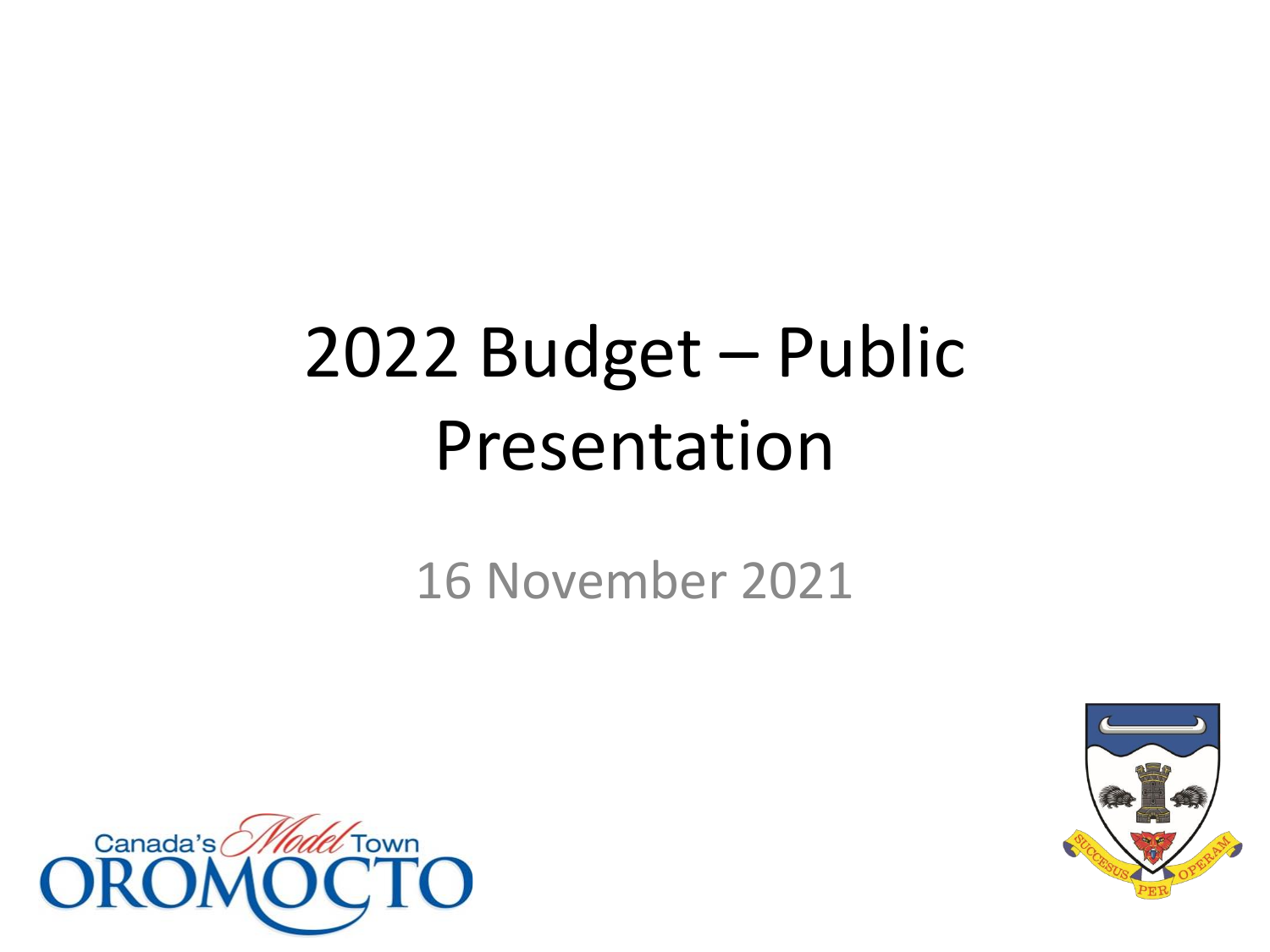#### **Objective**

• Provide Public and Council with recommended budget for 2022

Public Consultation – 19 Oct 2021 Council Briefings – 24 Oct 2021 Budget Presentation (Public and Council) – 16 Nov 2021 Budget passed by resolution (Council) – 18 Nov 2021 Budget Submitted to Province – 19 Nov 2021



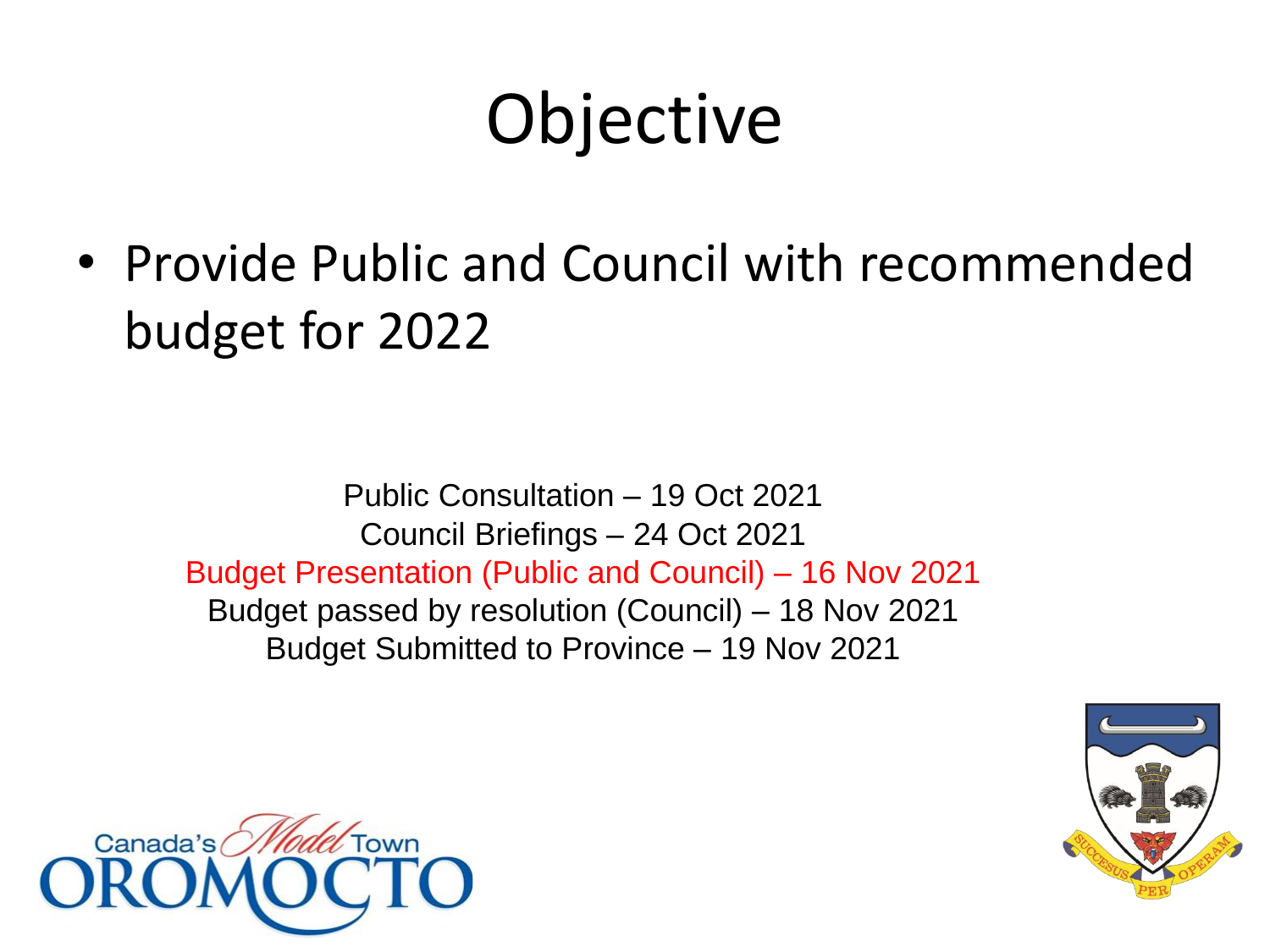## **Outline**

- "BLUF"
- Comments on Taxes
- Comparing tax rates
- 2022 Budget Highlights
- 2022 Changes and pressures
- 2022 Operating / Water Budget overview
- 2022 Capital Plan
- Discussion



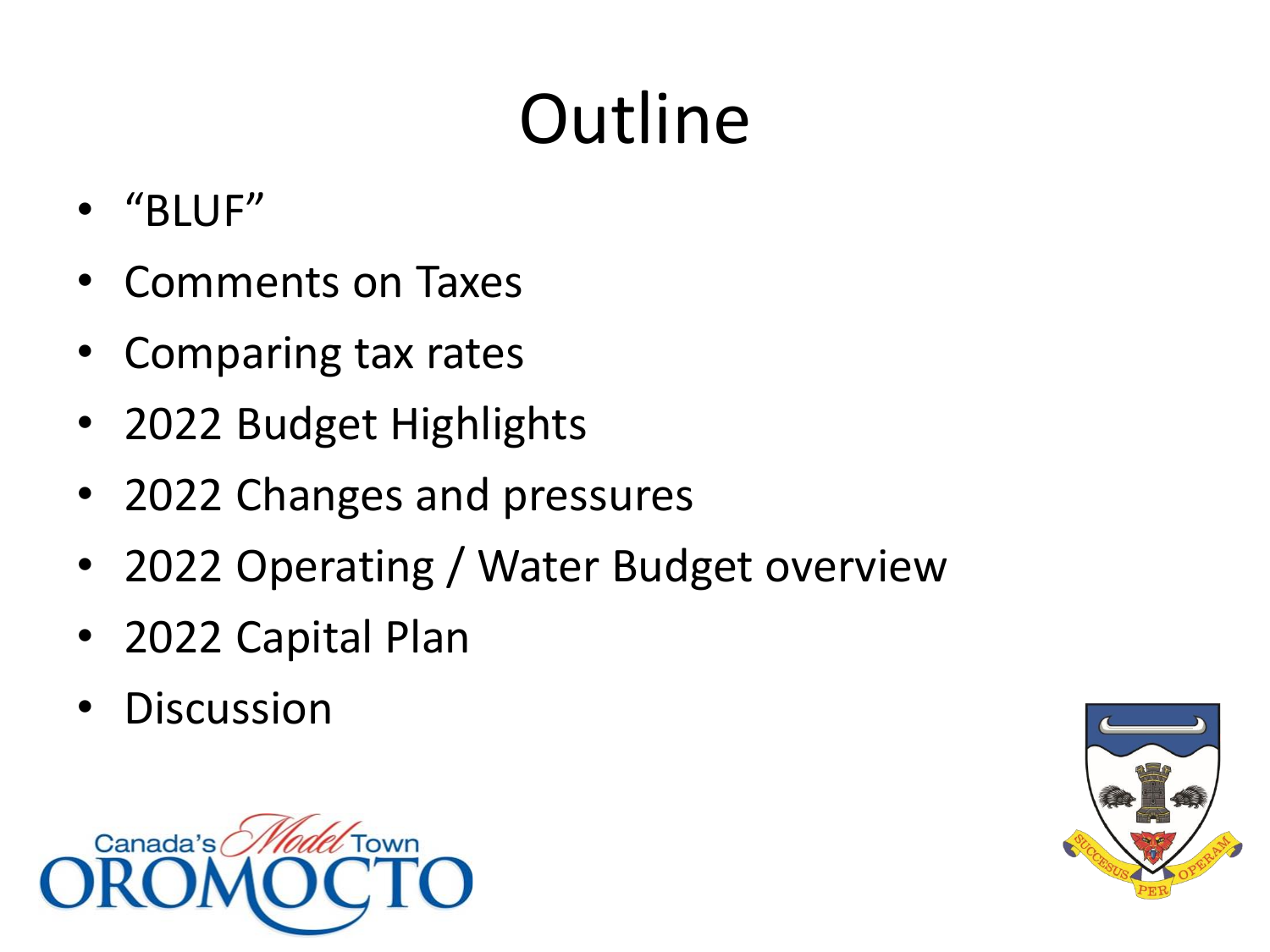Bottom Line Up Front "Recommendation"

• Taxes:

– Mil rate held at 1.4151 (no increase)

- Water/Sewer:
	- Rate to increase by .20 cents per cubic meter



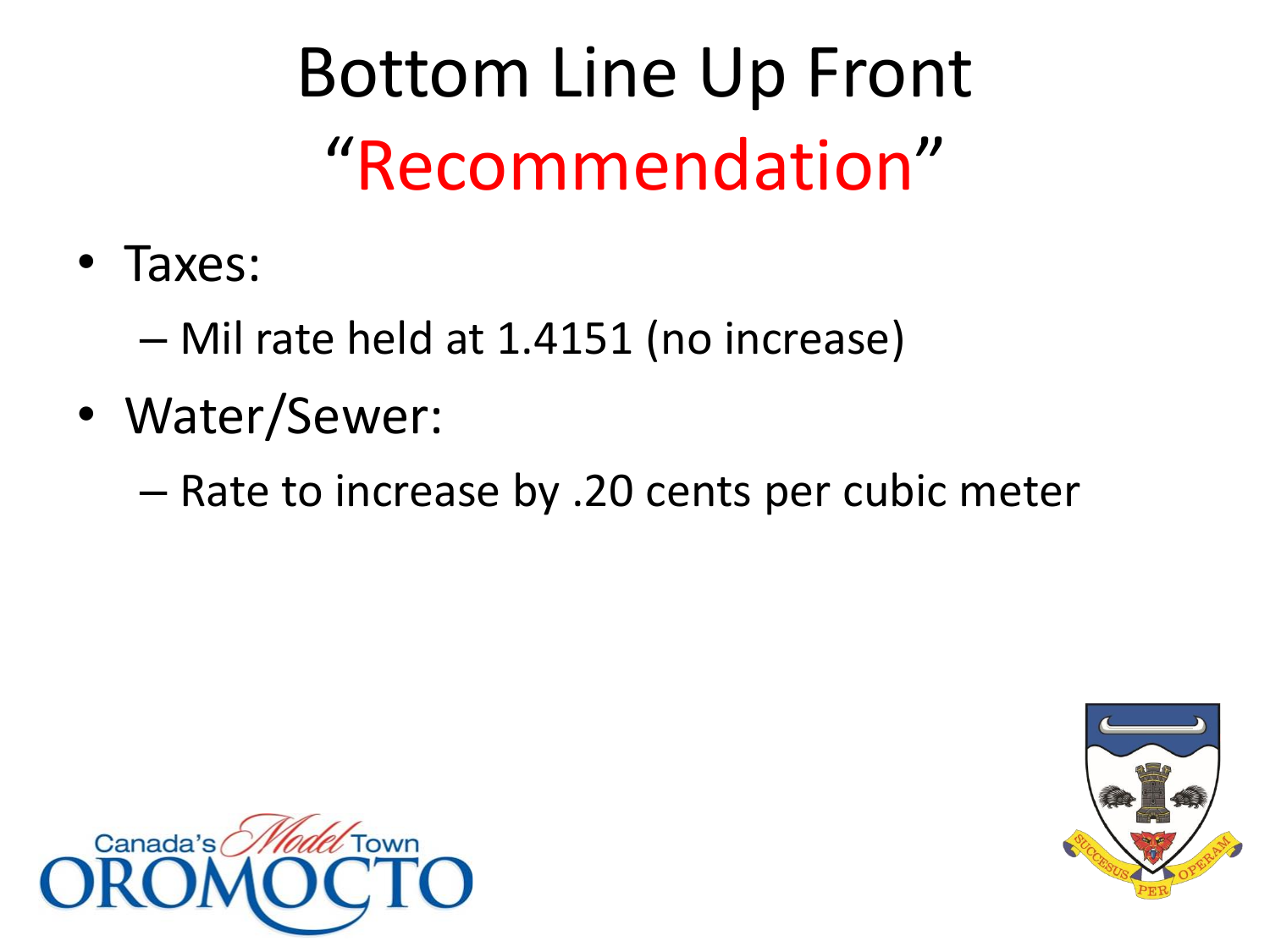#### Tax Rate

- 2009: 1.3990
- 2010: 1.3751
- $2011 2014$ : 1.3551
- 2015 2020: 1.3851
- $2021 2022$ :  $1.4151$  (recommend no change for 2022)



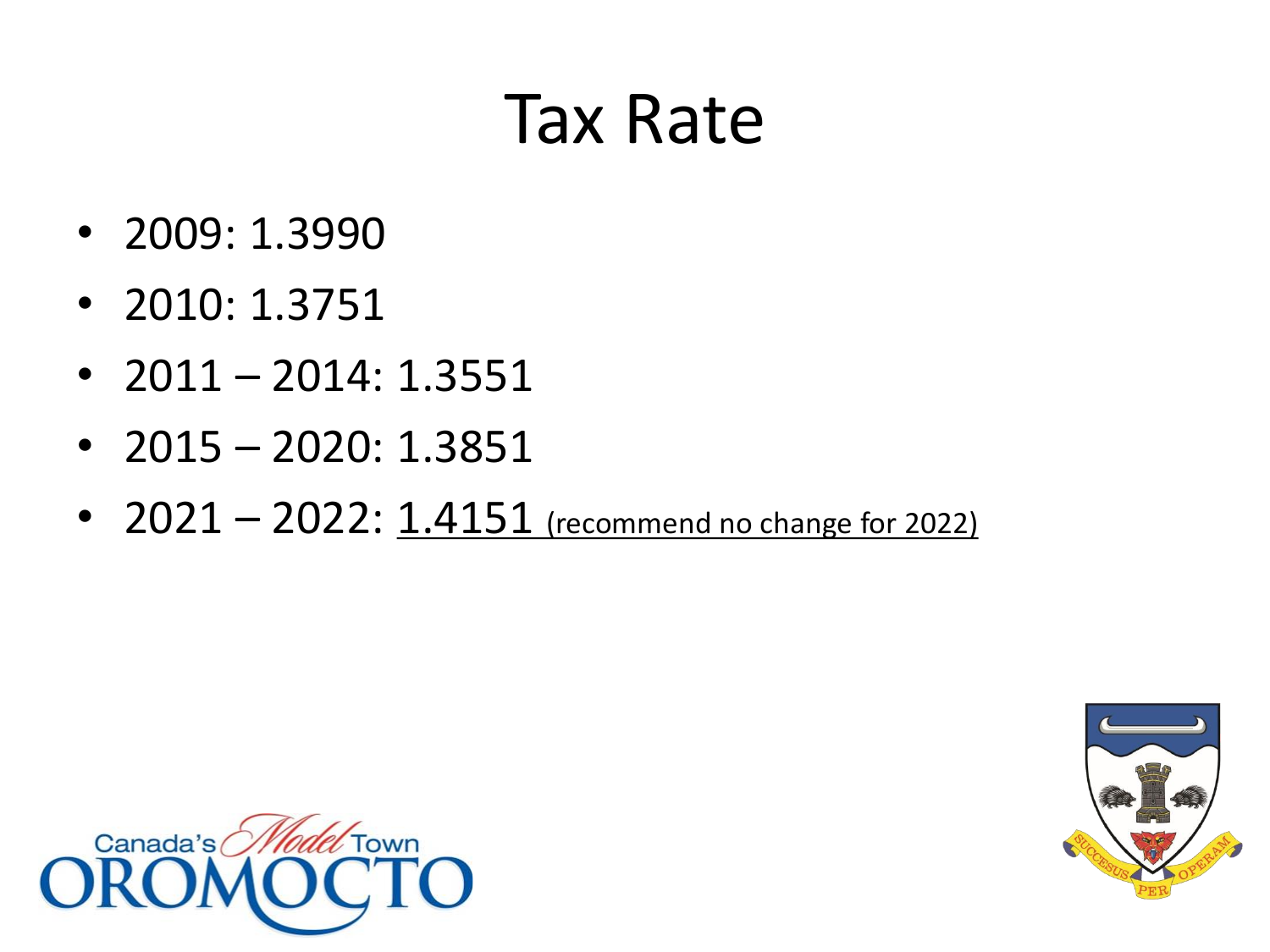#### Comparable Mil Rates

- Fredericton 1.4086
- Moncton 1.5472
- **Woodstock – 1.42**
- Saint John 1.71
- **Sussex 1.29 or 1.27**
- **Sackville 1.56**
- Oromocto 1.4151 (current plan)



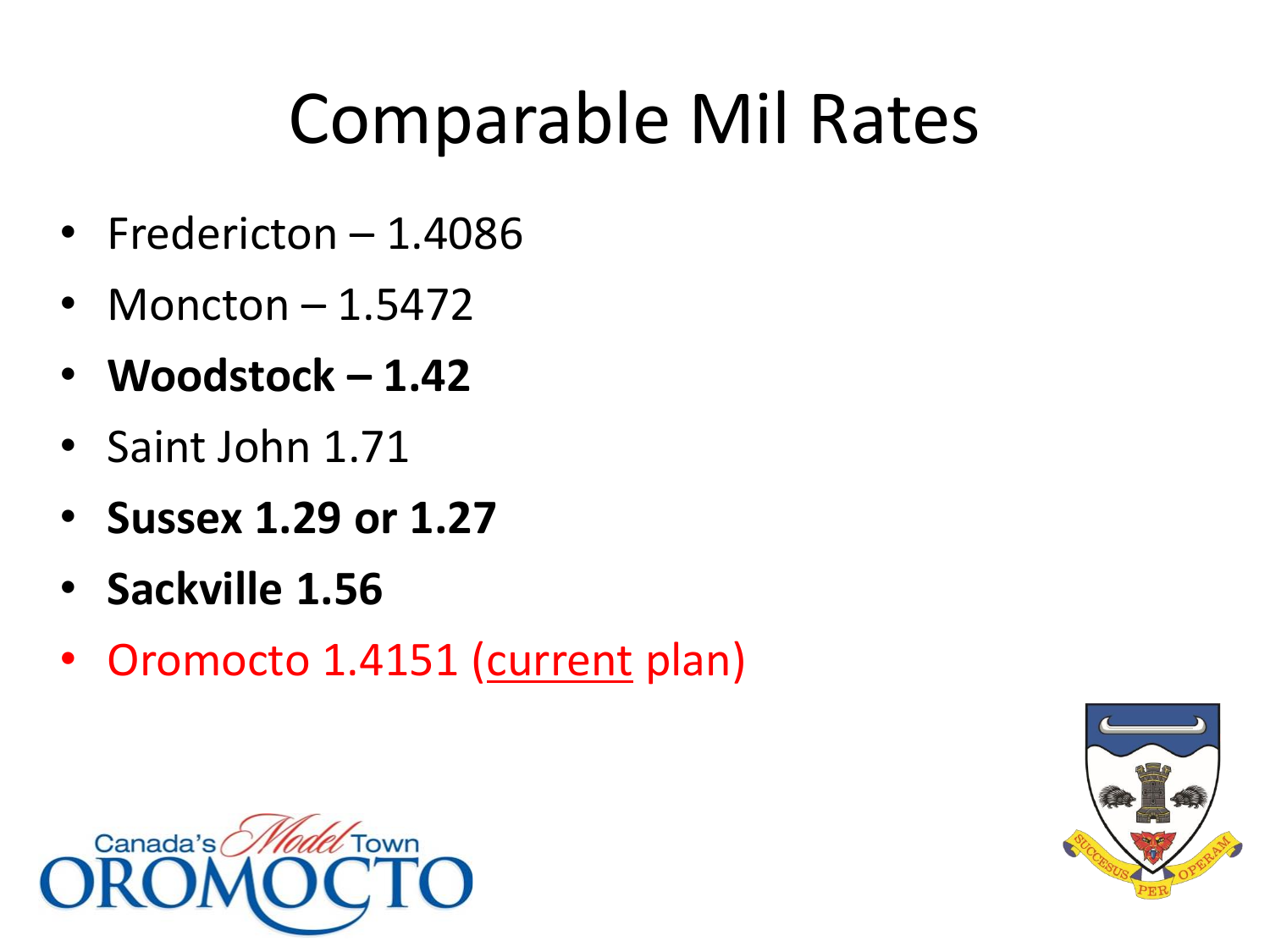#### A Word on Taxes

- Taxes are derived from **assessed value** x **tax rate (mil rate)**
- **Assessed Value determine by Province (the investment)**
- **Mil rate determined by Mayor and Council (staff advice provided)**
- .01 cent increase to the mil rate is equal to 109-120 K in new revenue



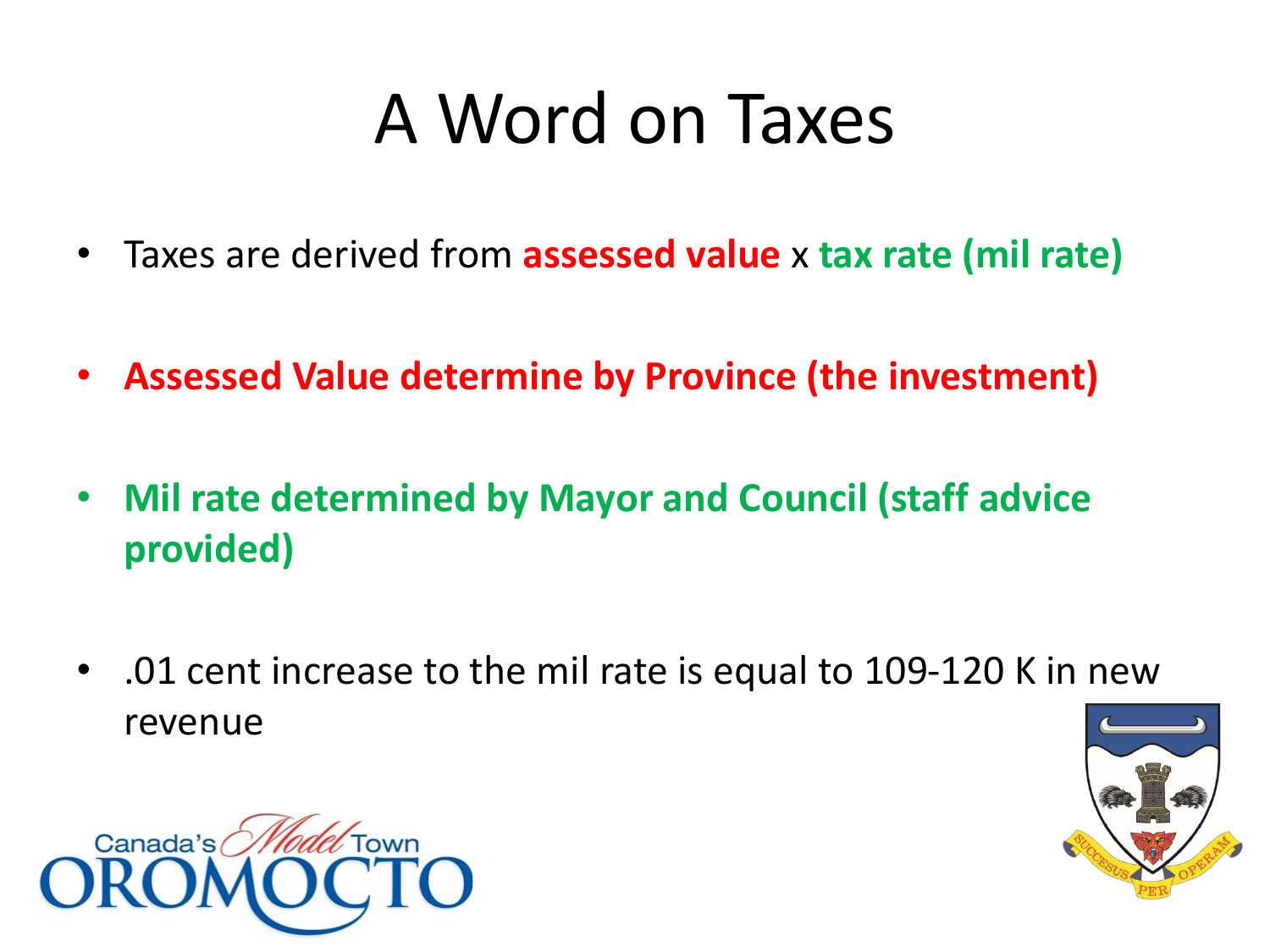# **Highlights**

#### **This budget allows us to:**

- Proceed with step one in the Cultural and Recreation Centre Build (Hubbard School decision very soon)
- To start dealing with the growing cost of water/sewer
- To cover new CBAs (wage increases)
- To investment in some 'environmental leadership'
	- At least one more EV
	- Energy baseline report



#### **This budget does not allow us to:**

- Replace the aging fleet of fire fighting vehicles
- Upgrade some of our old infrastructure challenges (KAA, Library, Community Centre and Old Town Hall)

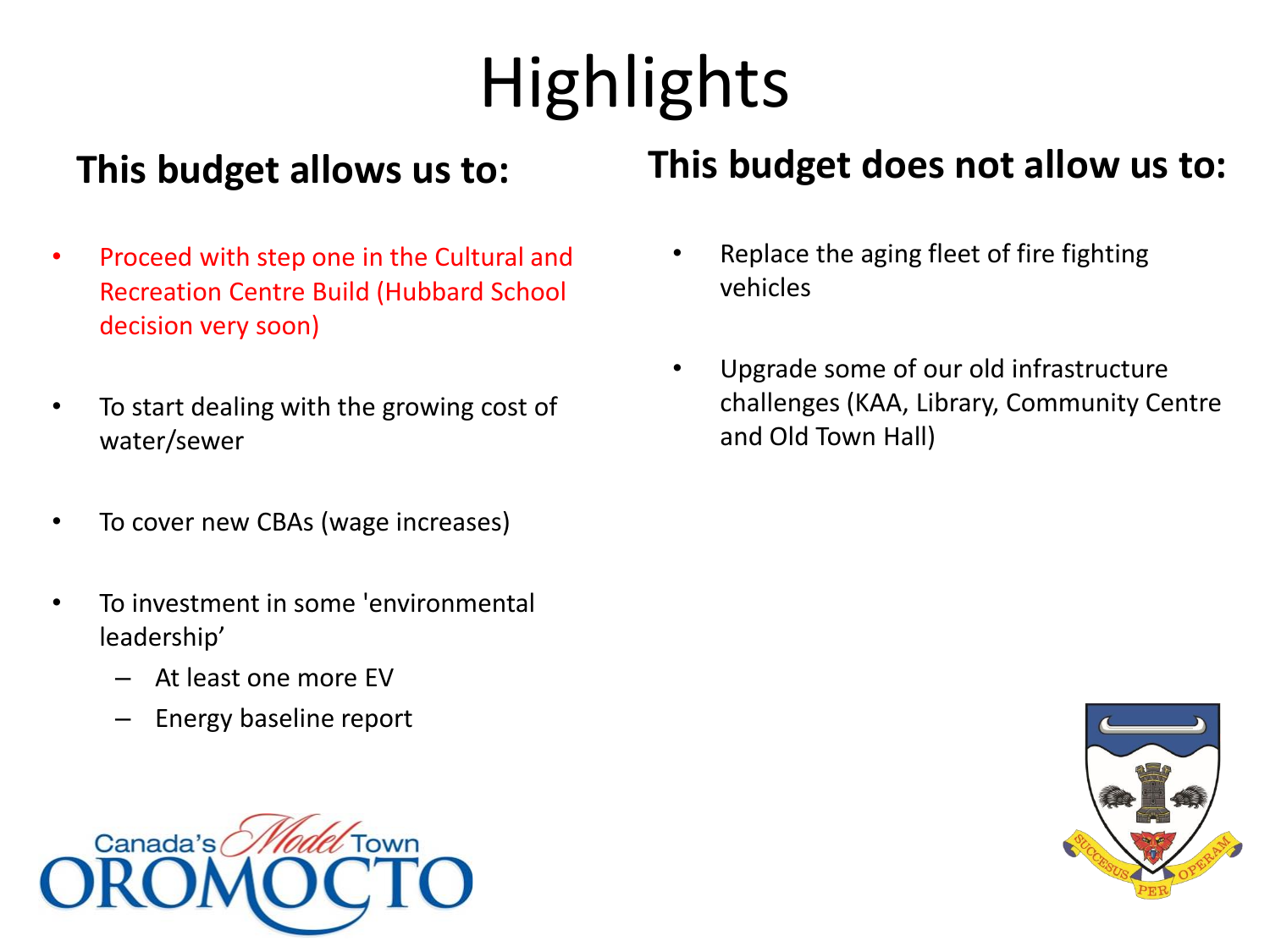#### 2022 – Macro Pressure

- Hubbard School Infrastructure
- Regional Pressures (Pool/Playhouse)
- New Governance model
- Water/Sewer costs
- Cost of power/fuel (25-30 increase)
- Tipping fees (still not fully known)
- Insurance increases
- Wage increases (two CBAs)
- **We currently owe 5.7 Million**



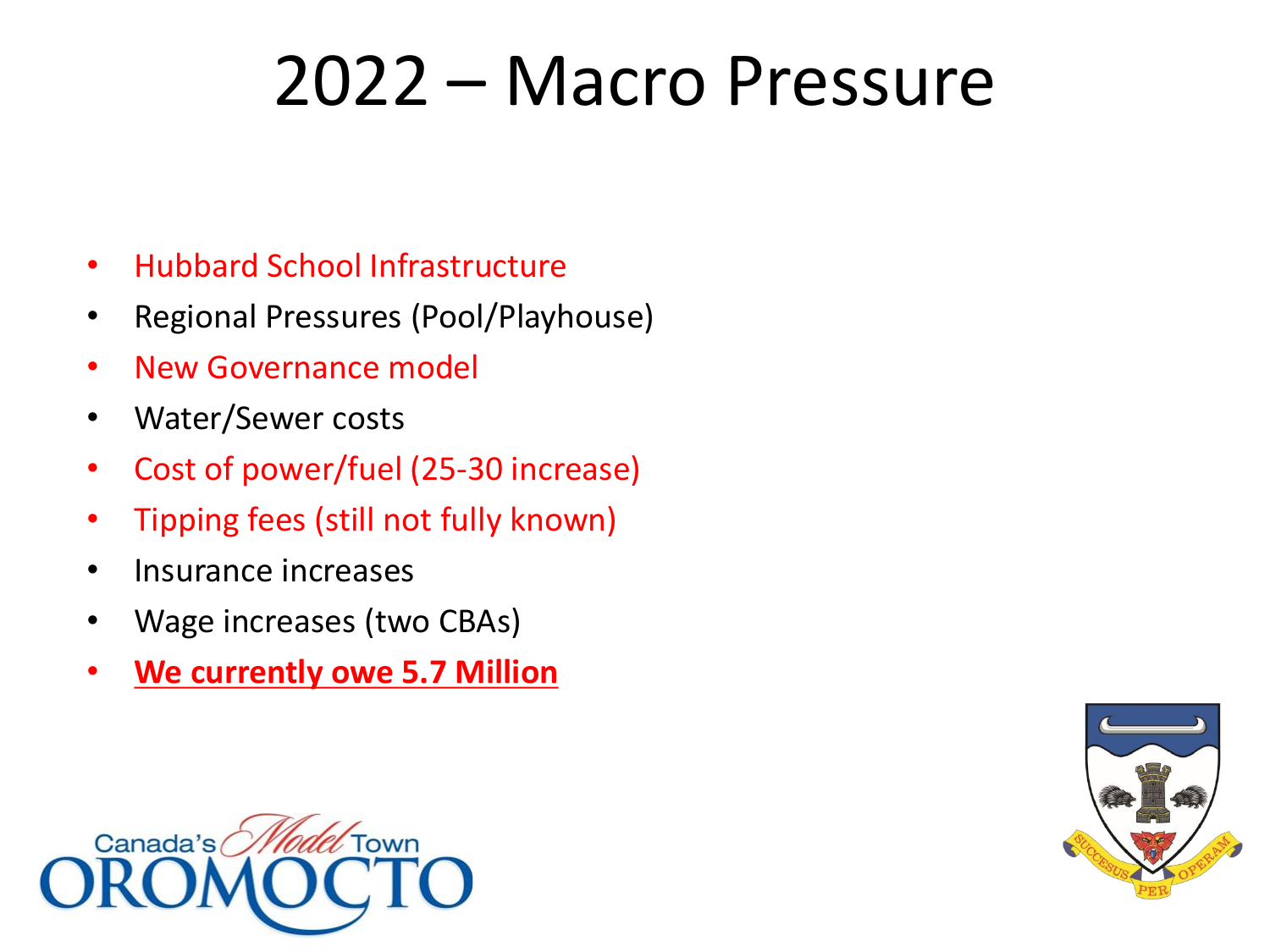#### 2022 Highlights - General

| <b>REVENUES</b>                                       | 2018   | 2019   | 2020   | 2021   | 2022   |
|-------------------------------------------------------|--------|--------|--------|--------|--------|
| <b>Non-Tax Revenue</b>                                | 2.929  | 3.348  | 3.296  | 3.216  | 3.184  |
| <b>Taxes Inside</b>                                   | 9.384  | 9.548  | 9.859  | 10.344 | 11.326 |
| <b>Taxes Outside</b><br><b>Base Gagetown</b>          | 5.037  | 5.107  | 5.066  | 5.181  | 5.69   |
| <b>Community Funding</b><br><b>Equalization Grant</b> | .562   | .565   | .574   | .576   | .579   |
| <b>Total Revenues:</b>                                | 17.913 | 18.568 | 18.795 | 19.317 | 20.780 |



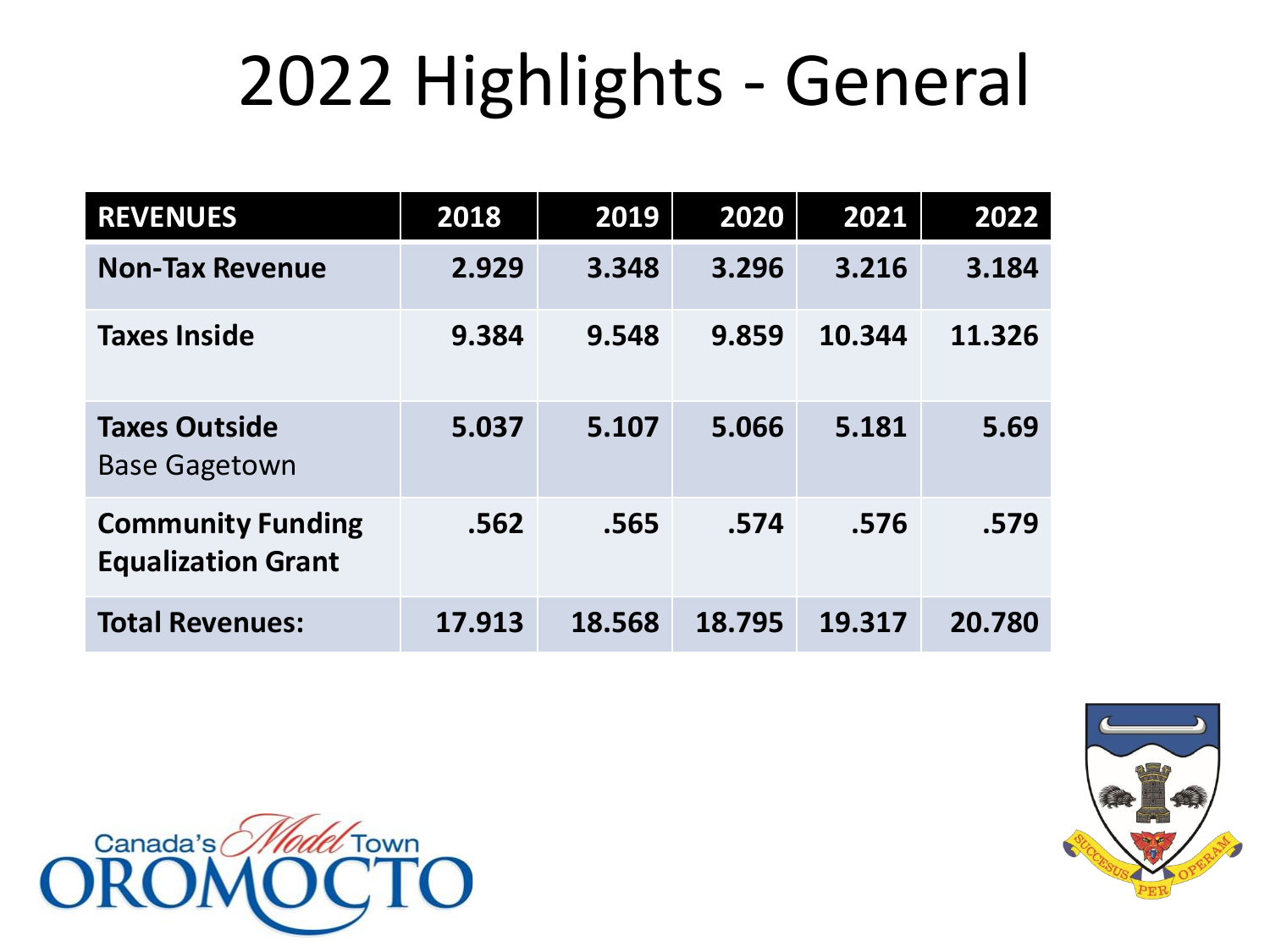### 2022 Highlights - Expenses

| <b>Expenditures</b>                                          | 2018  | 2019  | 2020  | 2021  | 2022  |
|--------------------------------------------------------------|-------|-------|-------|-------|-------|
| <b>Governance, Planning and</b><br><b>Development + Debt</b> | 3.186 | 4.230 | 4.528 | 5.123 | 5.395 |
| <b>Public Safety</b>                                         | 6.182 | 6.325 | 6.512 | 6.710 | 7.075 |
| <b>Infrastructure Maintenance</b>                            | 3.724 | 3.861 | 4.267 | 4.681 | 4.762 |
| <b>Recreation</b>                                            | 1.768 | 1.869 | 1.896 | 1.836 | 1.904 |
| <b>Transfer to Capital Investments</b>                       | 3.052 | 2.282 | 1.592 | .967  | 1.643 |

Total 20.78 million



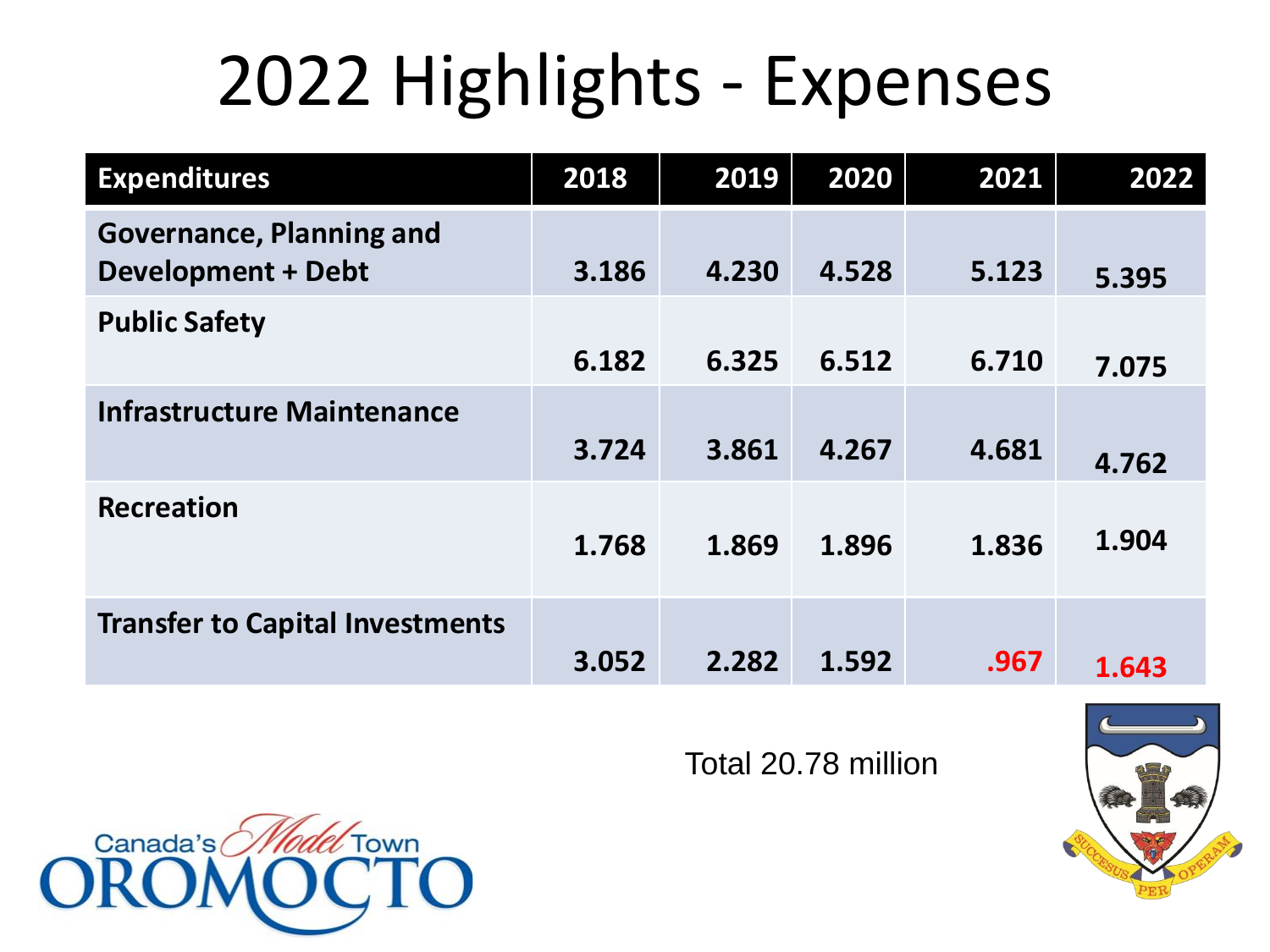#### 2021 Highlights - Water

| <b>REVENUES</b>                                | 2017  | 2018  | 2019  | 2020  | 2021  | 2022  |
|------------------------------------------------|-------|-------|-------|-------|-------|-------|
| <b>Water Rates</b>                             | 2.035 | 2.030 | 2.142 | 2.468 | 2.561 | 2.703 |
| <b>Other Revenue</b>                           | .690  | .640  | .439  | .454  | .696  | .783  |
| <b>Total Revenues:</b>                         | 2.725 | 2.671 | 2.581 | 2.922 | 3.257 | 3.486 |
| <b>Expenditures</b>                            | 2017  | 2018  | 2019  | 2020  | 2021  | 2022  |
| <b>Environmental/Health</b><br><b>Services</b> | 2.111 | 1.773 | 2.088 | 2.643 | 3.105 | 3.390 |
| <b>Financing</b>                               | .128  | .128  | .124  | .124  | .127  | .071  |
| <b>Transfer to Water Capital</b>               | .487  | .770  | .369  | .155  | .025  | .025  |
| Total                                          | 2.725 | 2.671 | 2.581 | 2.922 | 3.257 | 3.486 |



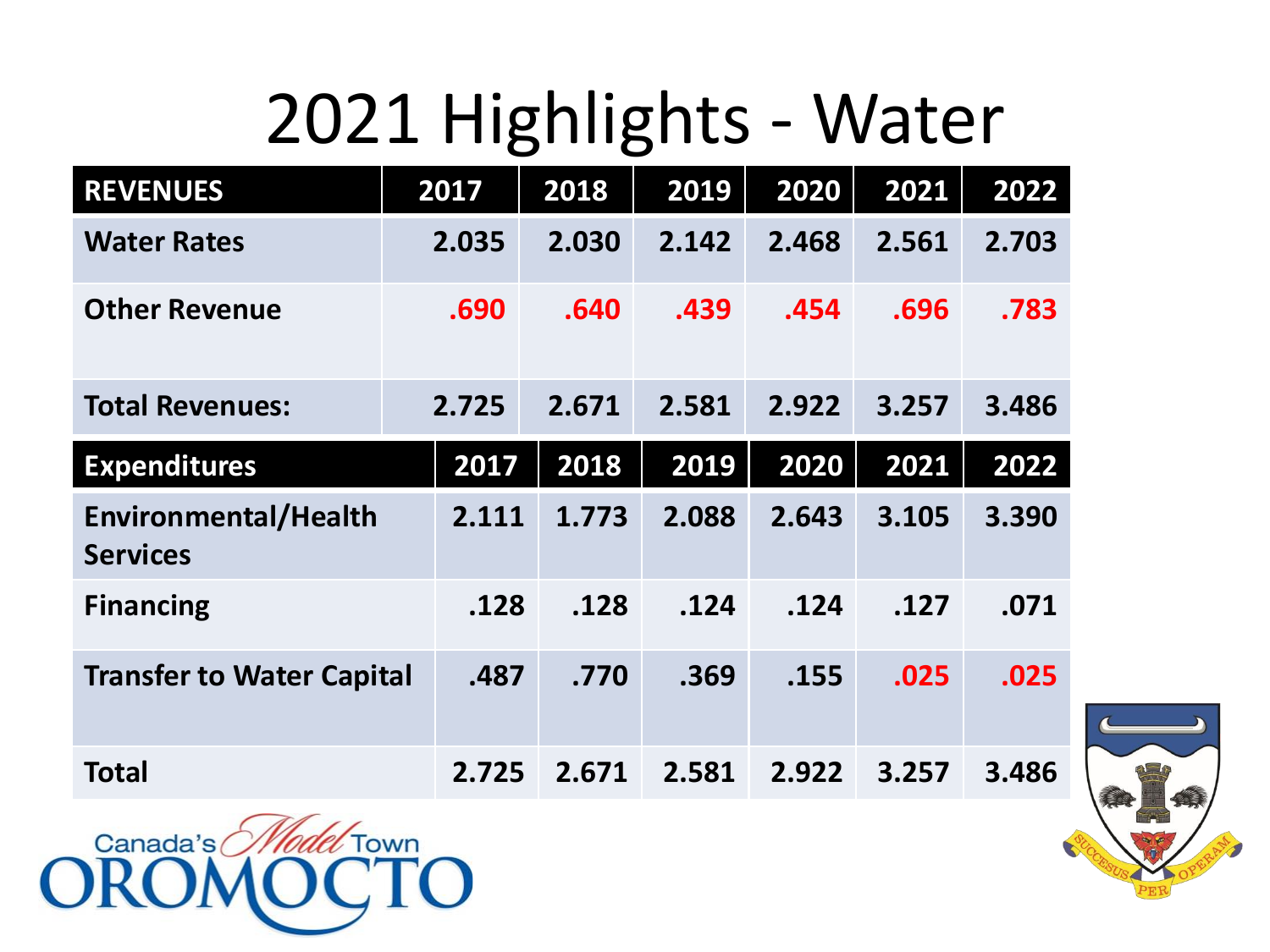### Water Billing

- In 2021 we introduced a new "Fixed Service Fee"
	- Aligns with other jurisdictions
	- More appropriately shares actual costs of service
	- Reduces volatility
- Will be phased in over 5 years, each year requiring Council approval (we are entering year 2 of 5



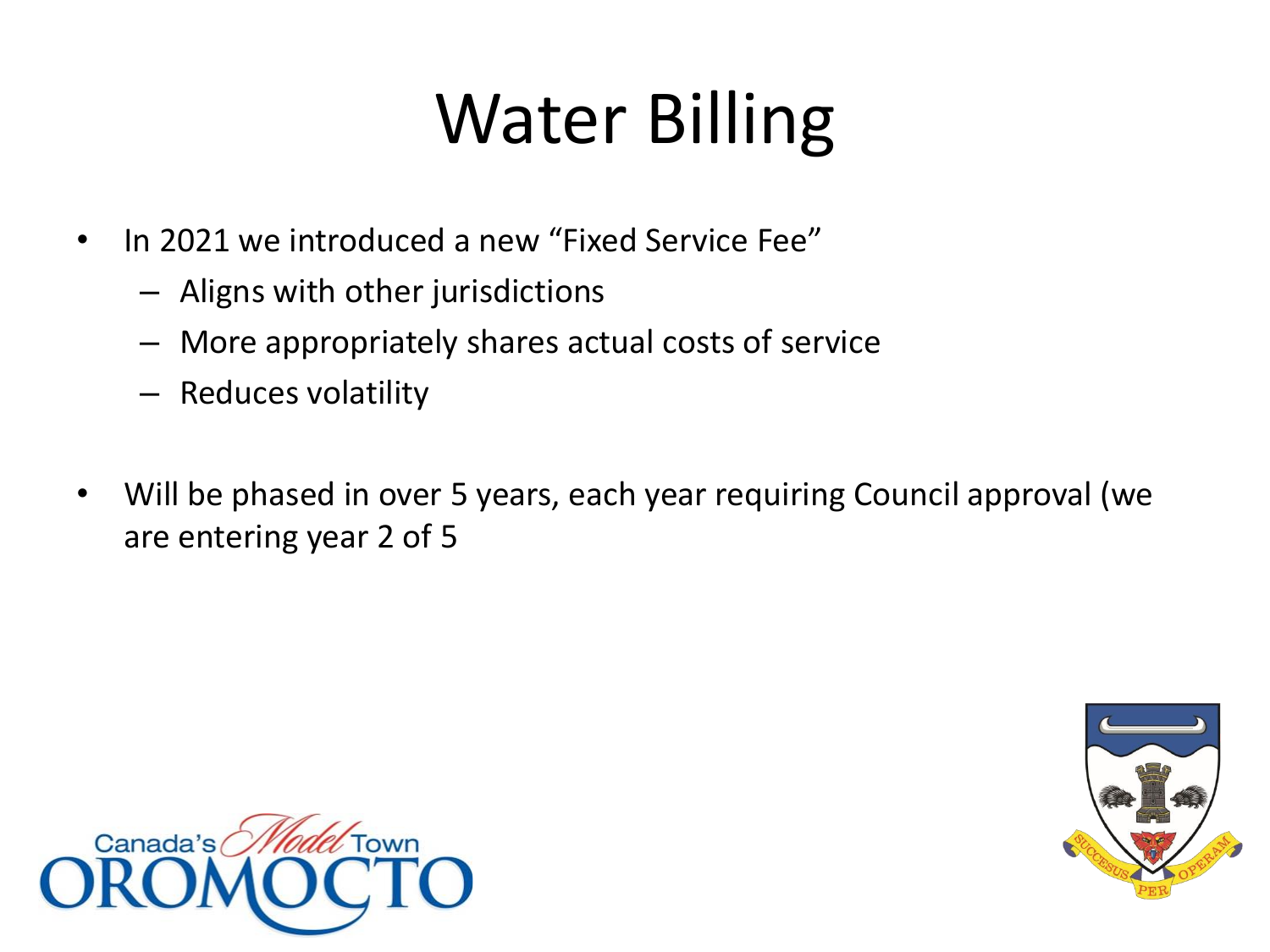#### Water Billing

- Will be phased in over 5 years
	- Year one 2021: \$24.00 x 3555 (households) = \$85,320
	- **Year two 2022: \$48.00 x 3555 (households) = \$170,640**
	- Year three 2023:  $$72.00 \times 3555$  (households) = \$255,960
	- Year four 2024: \$96.00 x 3555 (households) = \$341,280
	- Year five 2025:  $$120.00 \times 3555$  (households) =  $$426,600$  (revisit)
	- Year six 2026: \$144.00 x 3555 (households) = \$511,920
	- Year seven 2027: \$168.00 x 3555 (households) = \$597,240
	- Year eight 2028: \$192.00 x 3555 (households) = **\$682,560**



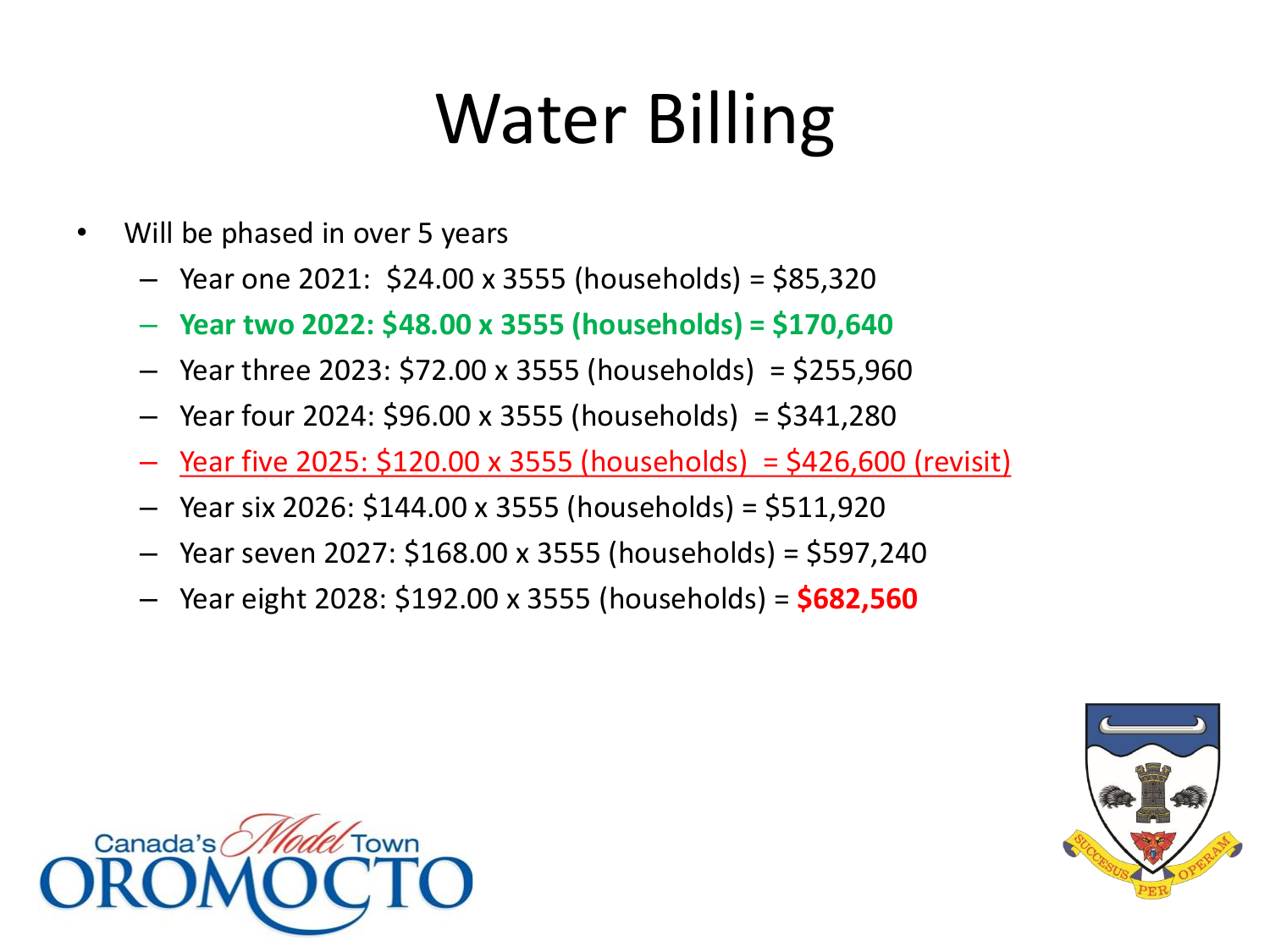#### Water Billing

- Still not charging enough
- We have a 650-800K delta
- This delta, to cover the water costs, is currently coming from our general operating funds
- Ideally, we need to eliminate this delta prior to 2026/2027 (next four to five years)



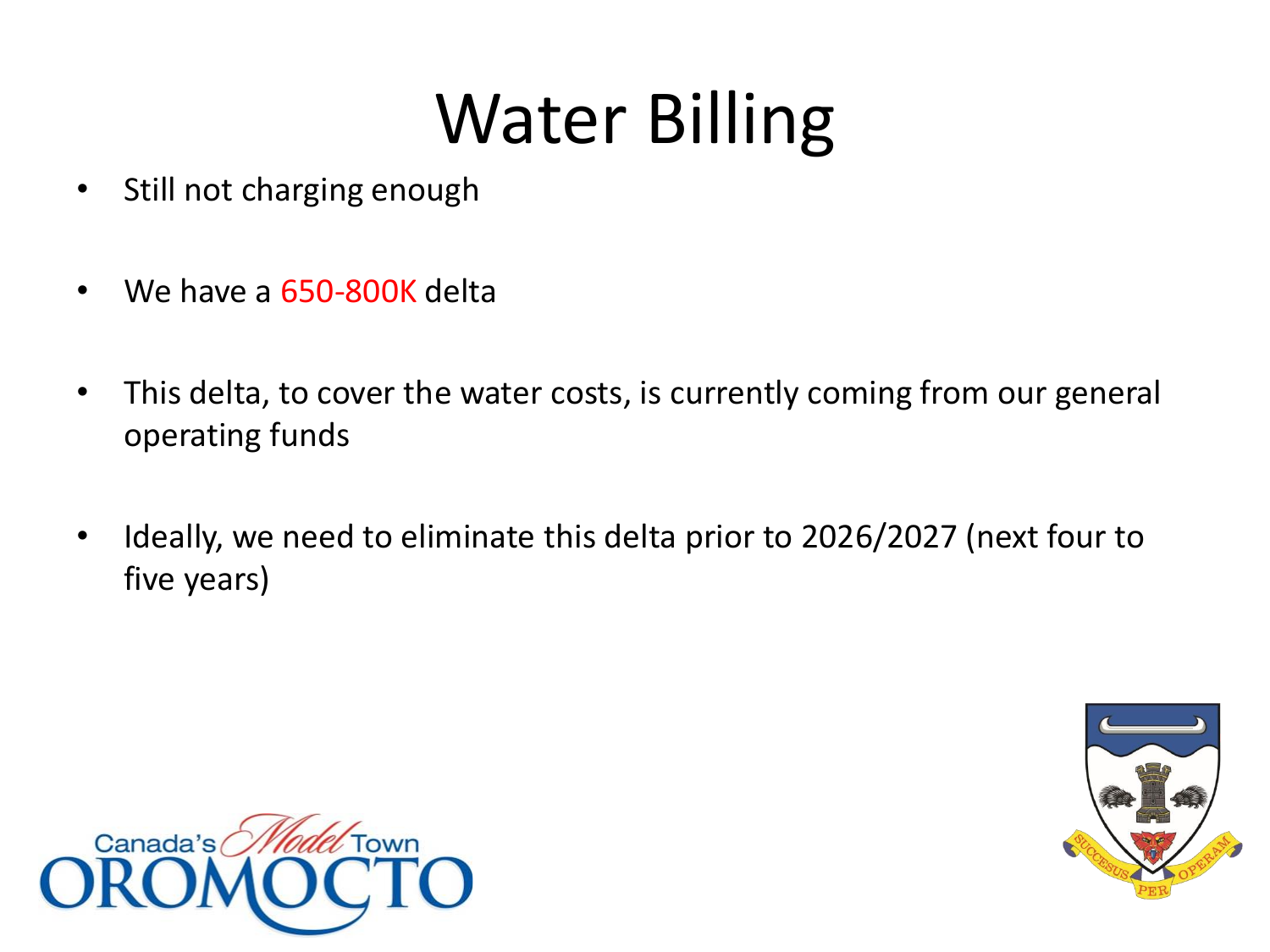#### Water Consumption Rates

- Currently Paying \$3.50 per cubic meter
- BLUF We are recommending increasing this to \$3.70 per cubic meter
- An increase of .20 cent per cubic meter of water should generate another 141K in revenue



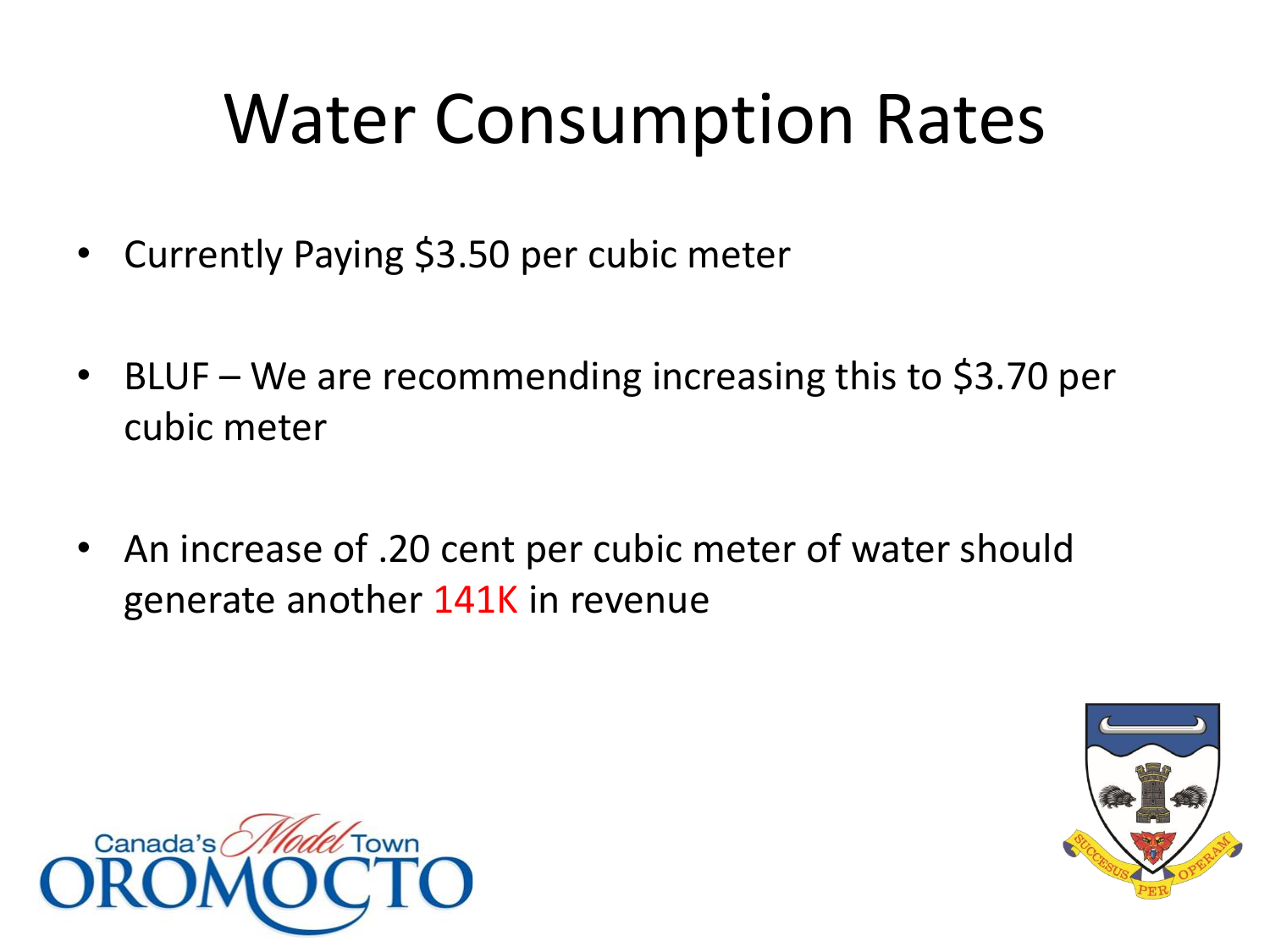### Comparison of Costs 2022

• Note: .20 cent increase on the consumption rate will create an additional 141K in revenue annually

| <b>Water and Sewer 2022</b><br>(Assumes 50 Cubic Meters) | <b>Oromocto</b> | <b>Fredericton</b> | <b>New Maryland</b> | <b>Woodstock</b> | <b>Sussex</b> |
|----------------------------------------------------------|-----------------|--------------------|---------------------|------------------|---------------|
| <b>Consumption Rate</b>                                  | \$740           | \$372              | \$334               | \$408            | \$146         |
| <b>Fixed Rate</b>                                        | \$48            | \$469              | \$792               | \$15             | \$330         |
|                                                          |                 |                    |                     |                  |               |
| <b>Total Annual</b><br>Water & Sewer                     | \$788           | \$841              | \$1126              | \$423            | \$475         |



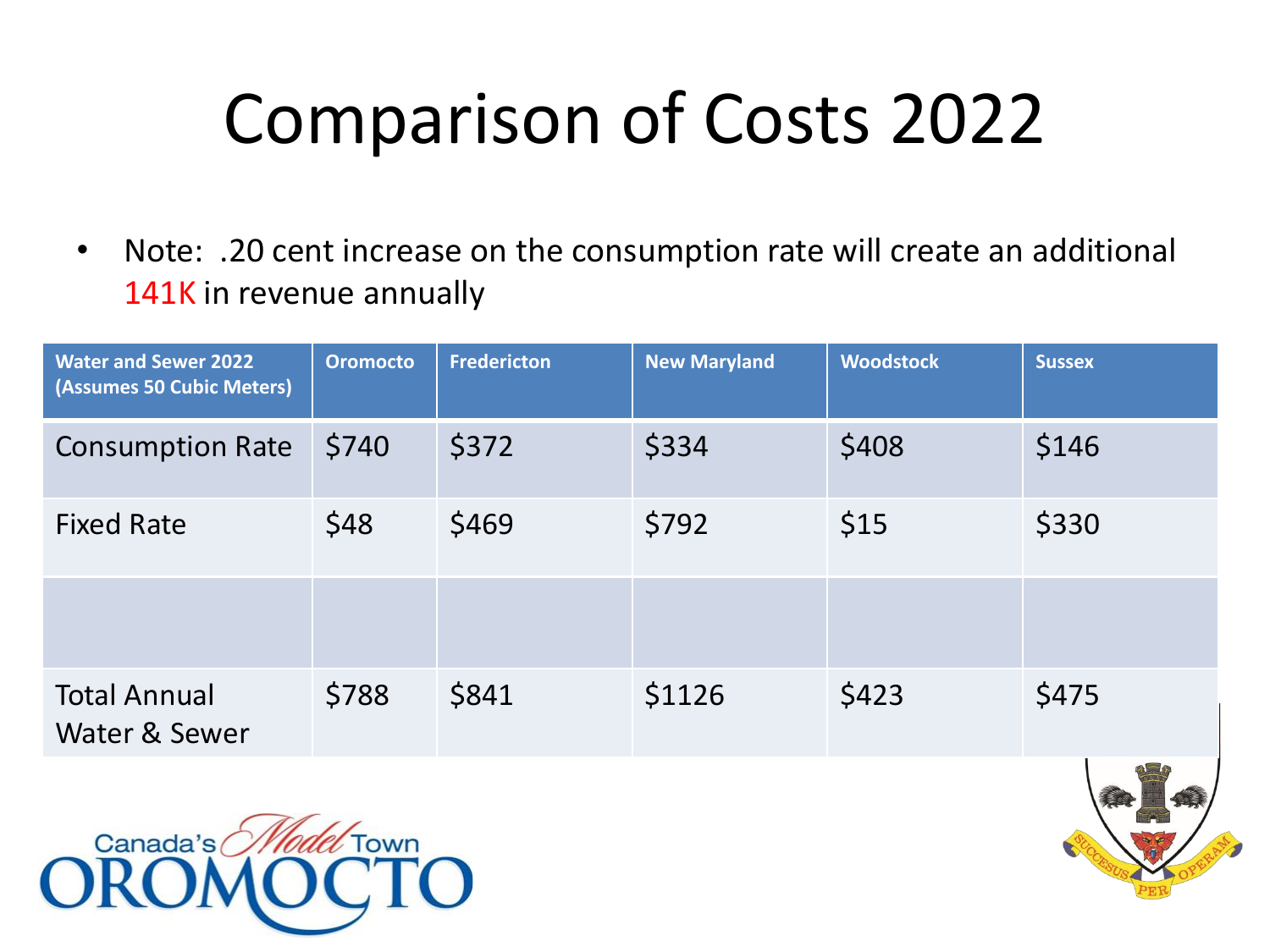#### What Does This Mean To Our Citizens?

| <b>Quarterly</b><br><b>Consumption (cubic</b><br>meter) | 3.50/cubic meter<br><b>Pay This Now</b> | 3.70/cubic meter | <b>Quarterly Increase</b> | <b>Annual Increase</b> |
|---------------------------------------------------------|-----------------------------------------|------------------|---------------------------|------------------------|
| 40 cubic meters \$140                                   |                                         | \$148            | \$8                       | \$32                   |
| 60 cubic meters \$210                                   |                                         | \$222            | \$12                      | \$48                   |
| 80 cubic meters                                         | \$280                                   | \$296            | \$16                      | \$64                   |
|                                                         |                                         |                  |                           |                        |



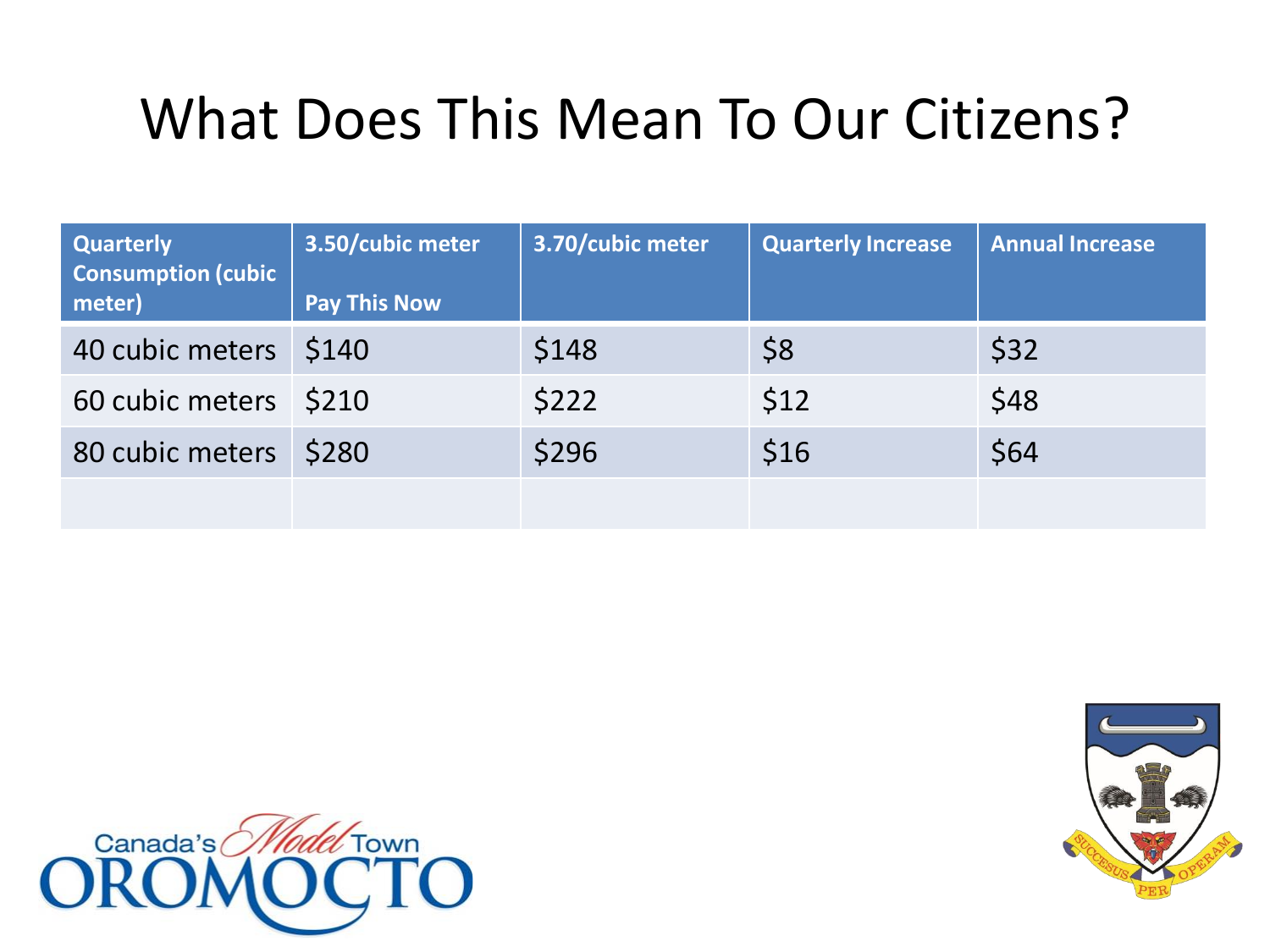#### 2021 Highlights

#### **Projected to be completed by year end**

- Infra Projects
	- **Steacy Court**
	- Cook Court
	- Cyr Street (curbing and paving in 2022)
	- Street sideway paving
	- Recycle parking lot near OFD
	- Water main upgrades to MacDonald Avenue/Loisville St.
	- Water main upgrade to Onondaga
	- Lift station #12
	- VIC
	- Ball diamond upgrades
	- Gateway wetland trail accessibilities upgrade
	- Fleet investments
		- New loader
		- 1 ton with power tailgate and davit crane
		- Replacing some ½ ton trucks
		- EMV (R&T)
- Fire Renewal
	- New pumper tanker



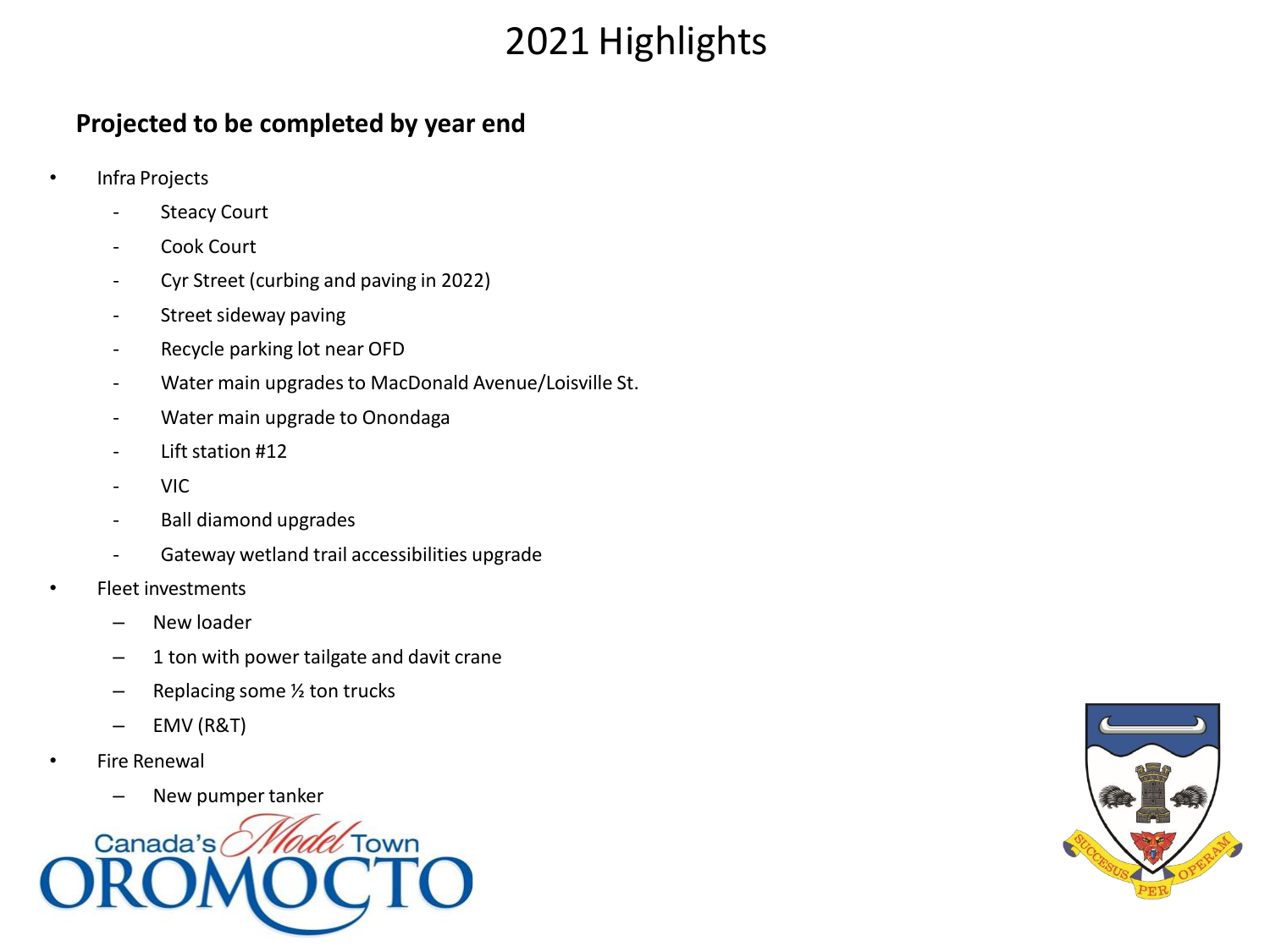#### Capital Budget 2022

|                                 | 2018           | 2019            | 2020        | 2021           | 2022               |  |
|---------------------------------|----------------|-----------------|-------------|----------------|--------------------|--|
| Paving and Road<br>Construction | 1.085M         | $^{\sim}$ 1.7M  | 770K        | <b>700K</b>    | <b>500K</b>        |  |
| <b>Water and Sewer</b>          | 1.2M           | $~^{\sim}$ 1M   | <b>100K</b> | $2M*$          | Gas<br>Tax<br>Only |  |
| Equipment                       | <b>100K</b>    | $\overline{0}$  | <b>600K</b> | $\overline{0}$ | <b>195K</b>        |  |
| <b>Building Maintenance</b>     | $\overline{0}$ | $~^{\sim}$ 250K | <b>110K</b> | <b>100K</b>    | 105.4K             |  |
| Parks and rec facilities        | 167K           | $~\sim$ 50K     | <b>220K</b> | 100            | 42K                |  |
| Fleet replacement               | 765K           | $~\sim$ 1M      | 1M          | 1M             | 679                |  |
| <b>VIC</b>                      |                |                 |             | 300K           | 122K               |  |
|                                 |                |                 |             | Total          | 1643               |  |
| anada's <i>O'l lodd</i> Town'   |                |                 |             |                |                    |  |

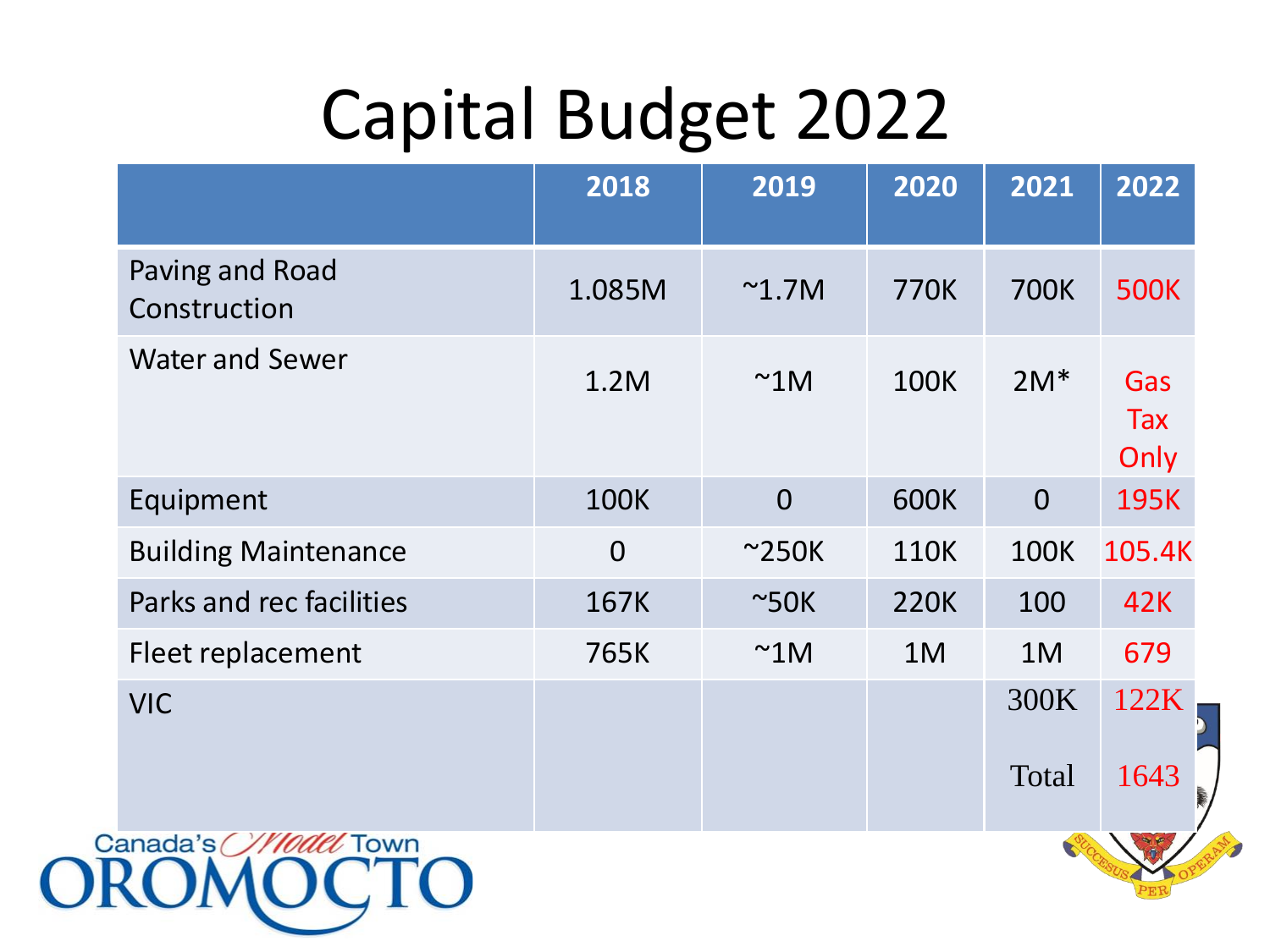#### Capital Program 2022

- Road Infrastructure:
	- Miramichi rd
	- Far end of Onondaga near OFN (GTF)
- Buildings:
	- HVAC UNIT RCMP
	- Fire Station 1 Reno
	- KAA Plant Roof
- Fleet:
	- Recycle Truck (pending)
	- Ford 450
	- Two half tons
	- One SUV (Fire Department)
	- Pumper truck retrofit
	- Van (Rec and Tourism)



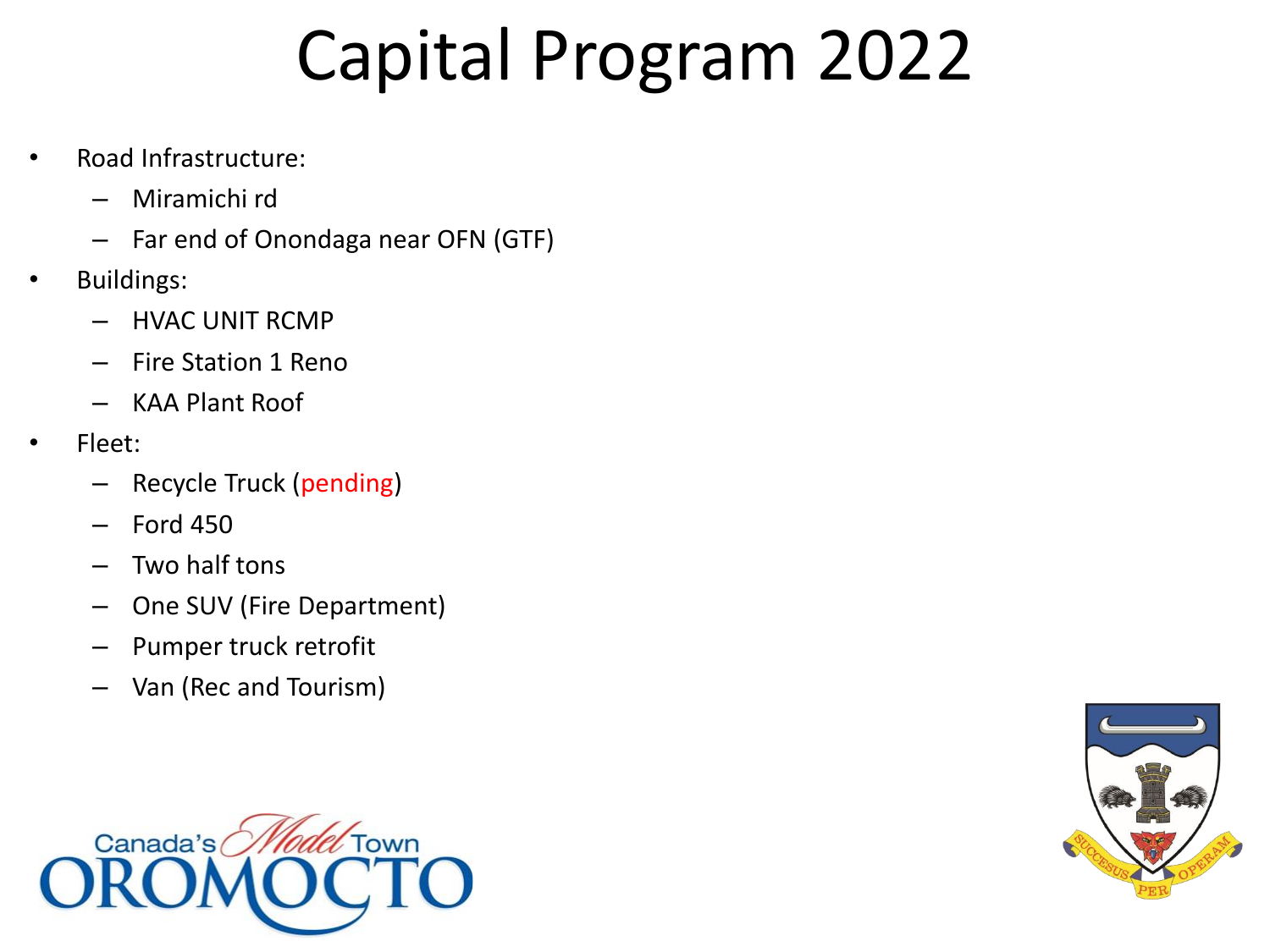#### Capital Program 2022

- Parks and Rec:
	- Gateway accessibility upgrades
	- Disk Golf
	- Soccer field upgrades
	- VIC interpretive plan
	- Arena dasher boards
- Equipment:
	- New jaws of life
	- Trunked Mobile Radios
	- Bunker Gear Washer



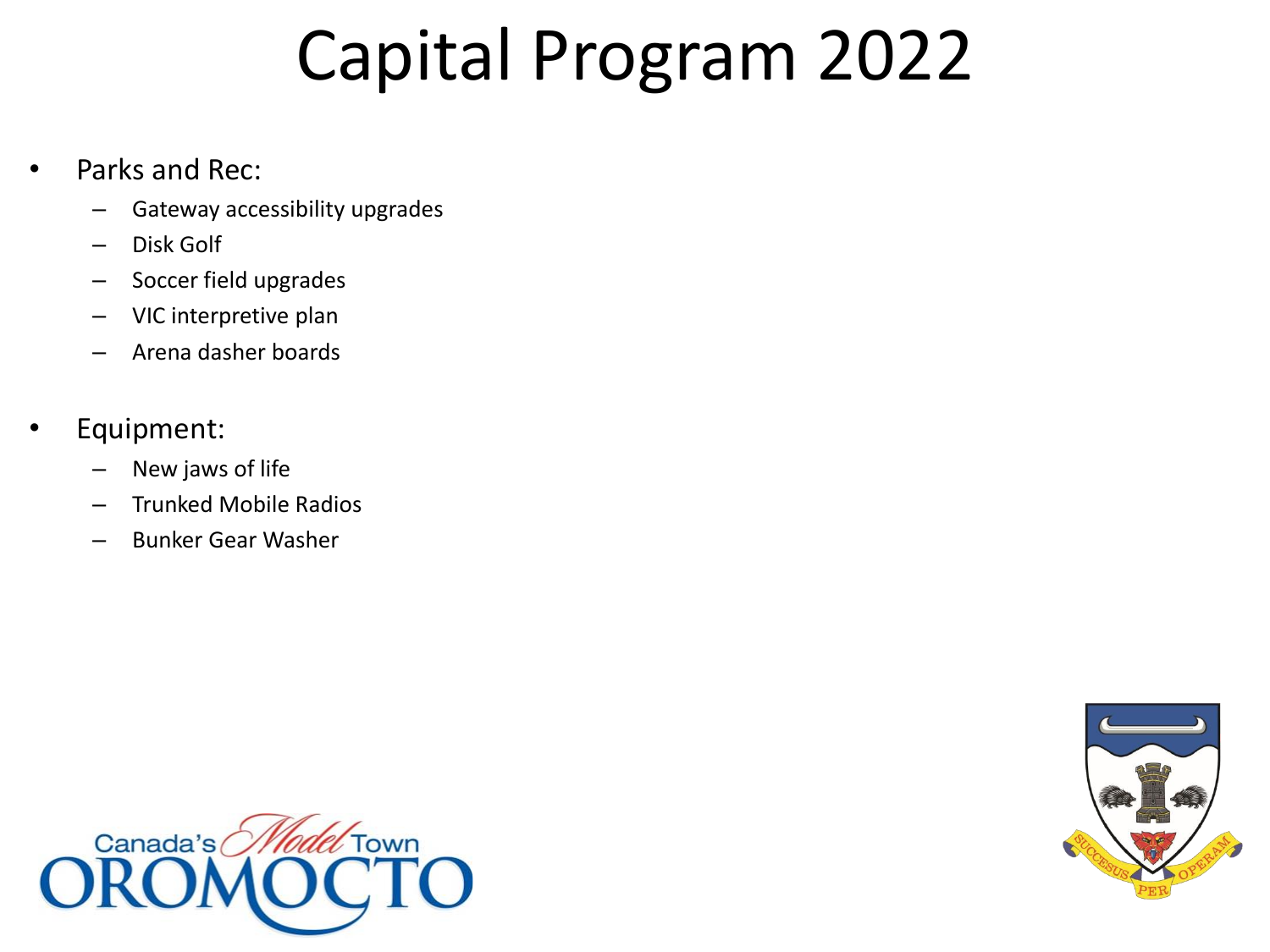### Capital Program – BELOW the Line

- Work on KAA, Library, Community Centre, Old Town Hall (about 1.4 million)
- Fire truck R421 (commit in 2023 for 2024)
- Replacement fire equipment
- Station 1 Condition Assessment
- Tenco Snow Blower
- Wide Area Mower
- Storage expansion Waasis sport fields
- Kubota tractor replacement KAA
- Turf field benches
- LED light tennis courts
- Gageway child play area
- Asphalt around KAA



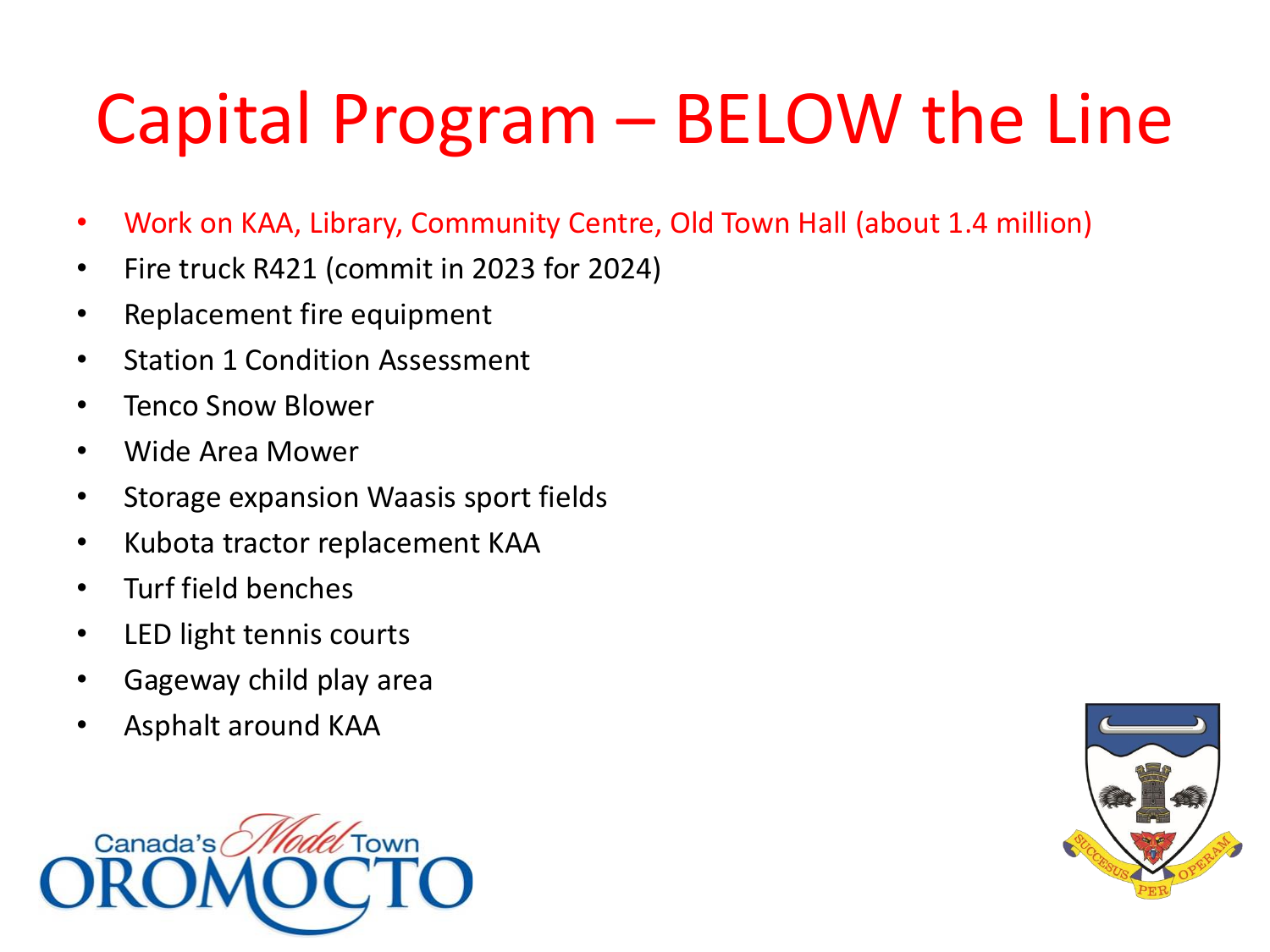# COA's Thoughts Going Forward

- Confirmation on priorities
	- $-1<sup>st</sup>$  Nursing home
	- $-$  2<sup>nd</sup> Cultural and Recreation Facility
	- 3<sup>rd</sup> Fire Hall
- The 109-120K policy (one cent increase to the mil rate)



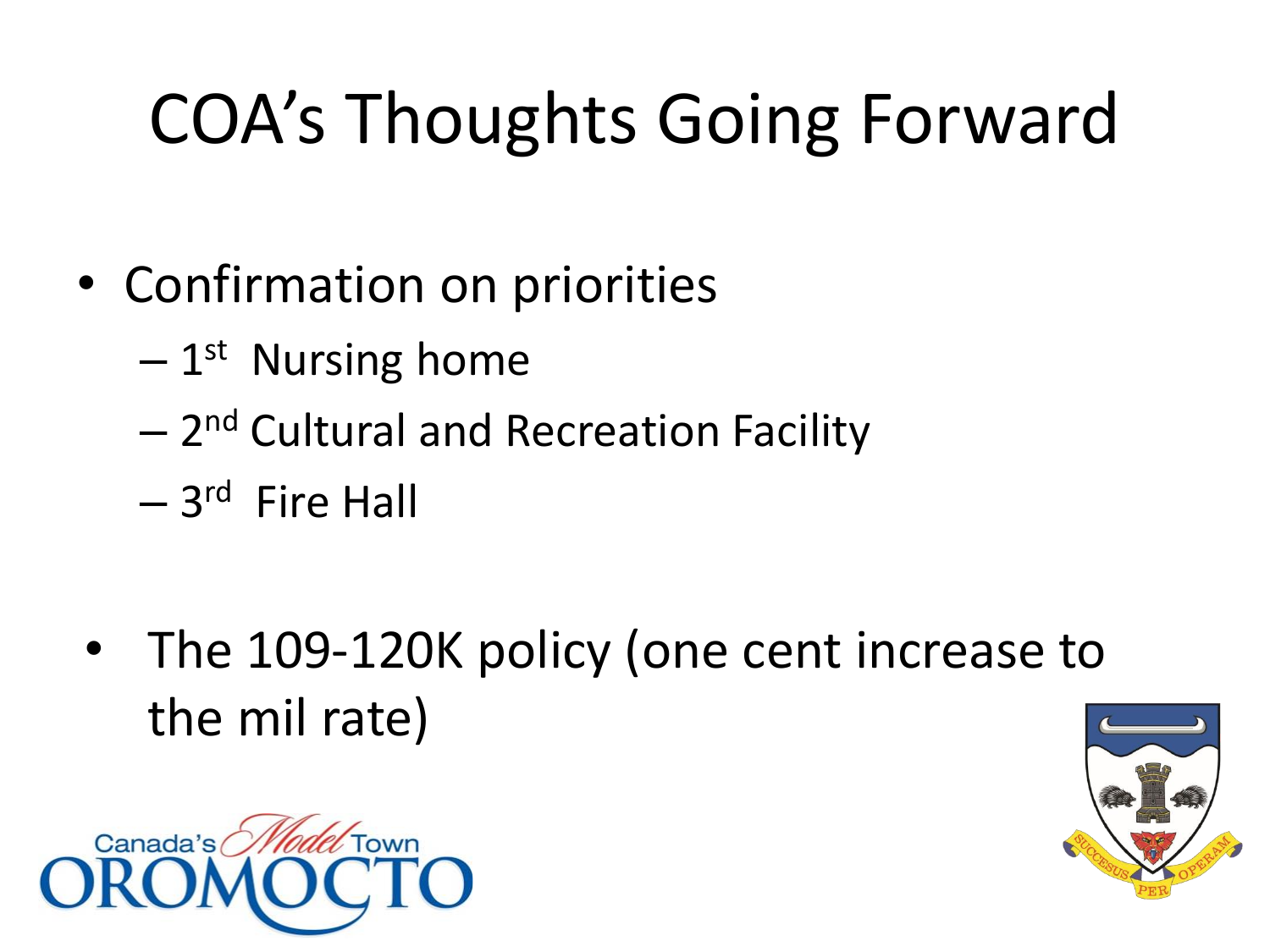#### Building The Cultural & Recreation Centre

- Allocate 737K in 2022 (hopefully more)
- Hubbard School Option
- Funds allocated should only be moved with a resolution from Council
- This ensures Council is fully aware of the impact of using these funds



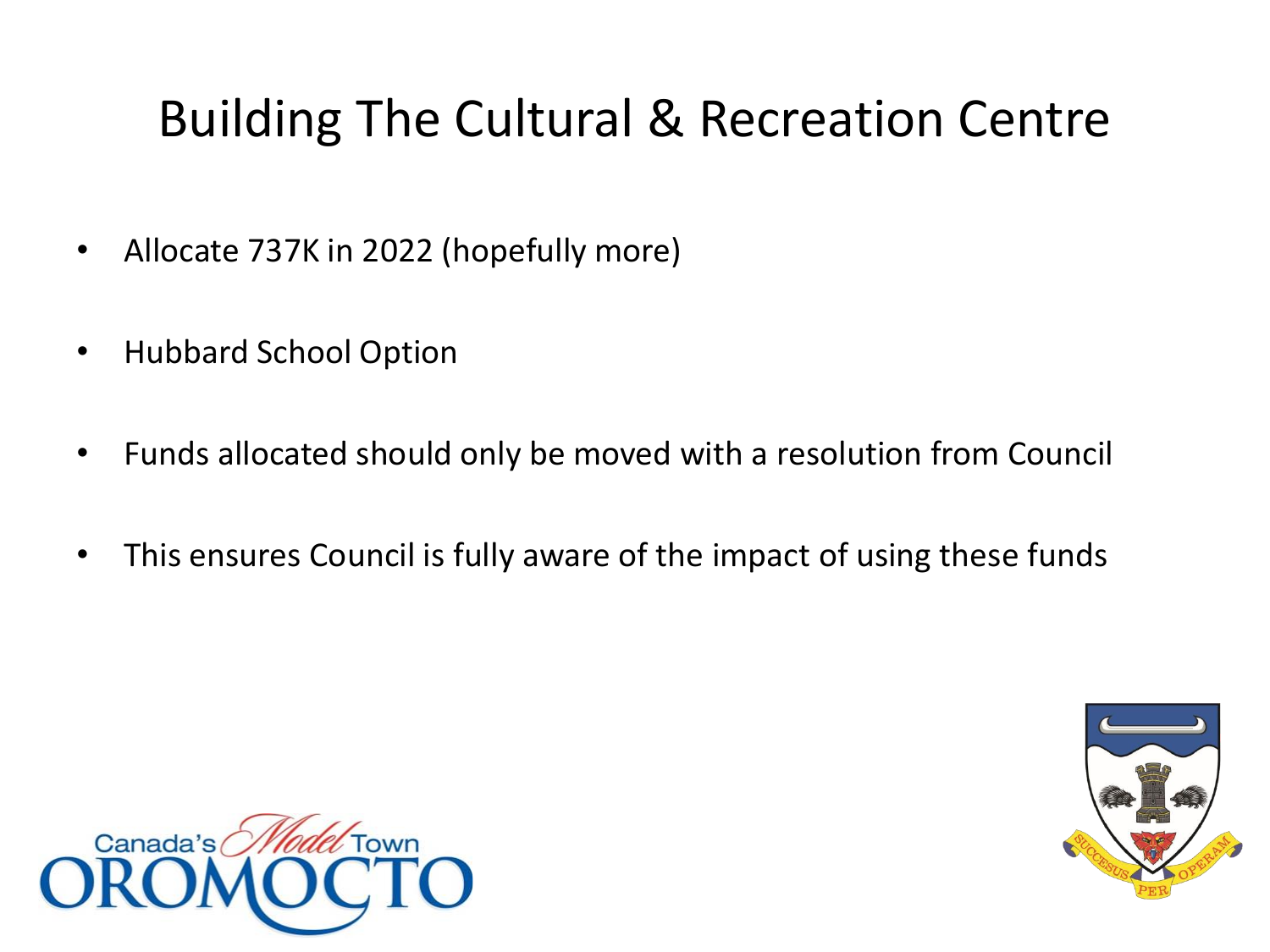#### Risk Associated With Lowering The Mil Rate

- We'll have to increase the mil rate even more in 2023
- Delays to the "Cultural and Recreation Centre" build
- Further delays could force us to reinvest in old infrastructure
- Many unknowns (new governance model, power rates, increase tipping fees)
- We don't have a surplus; we made significant cuts and have stopped or delayed purchases
- No flexibility
- To build a Cultural and Recreation Centre we need to manage a mortgage of 800K 1.2 million



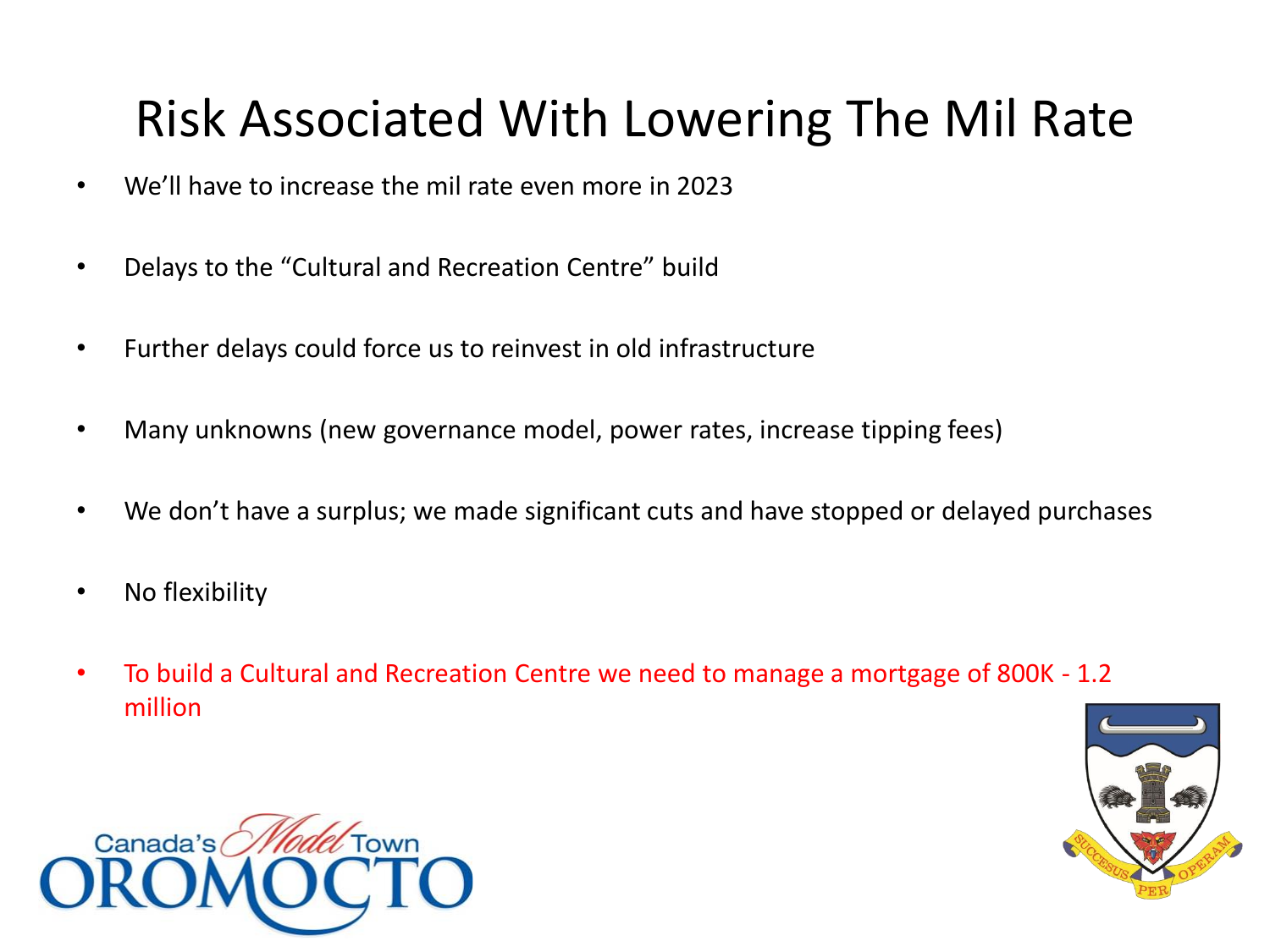# Recommendations For Council's Approval

- Approve the Budget for 2022
- Hold the mil rate at 1.4151
- Execute year two of the fixed rate water bill increases
- Increase the water consumption costs from \$3.50 to \$3.70 per cubic meter



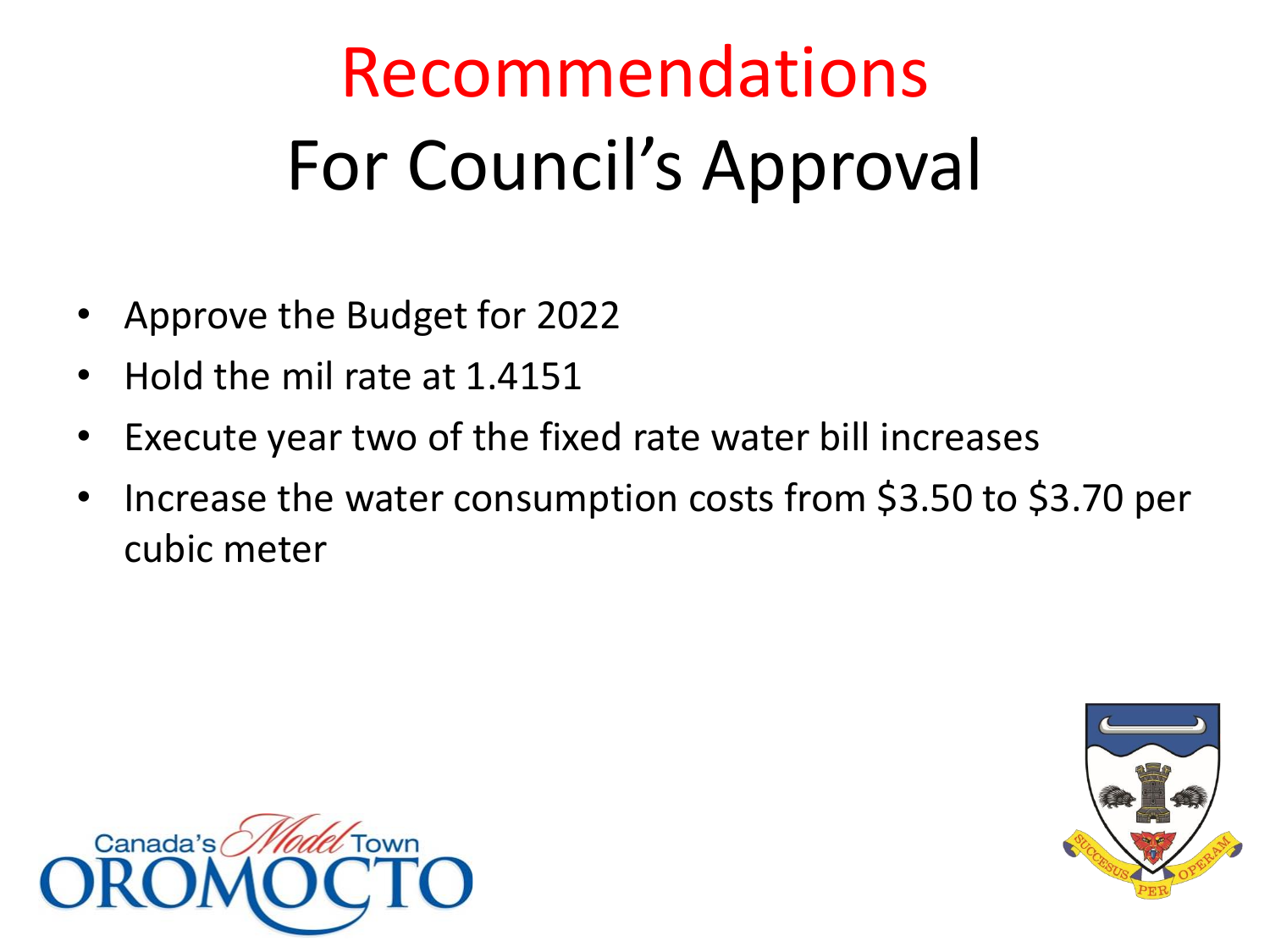#### Question/Concerns